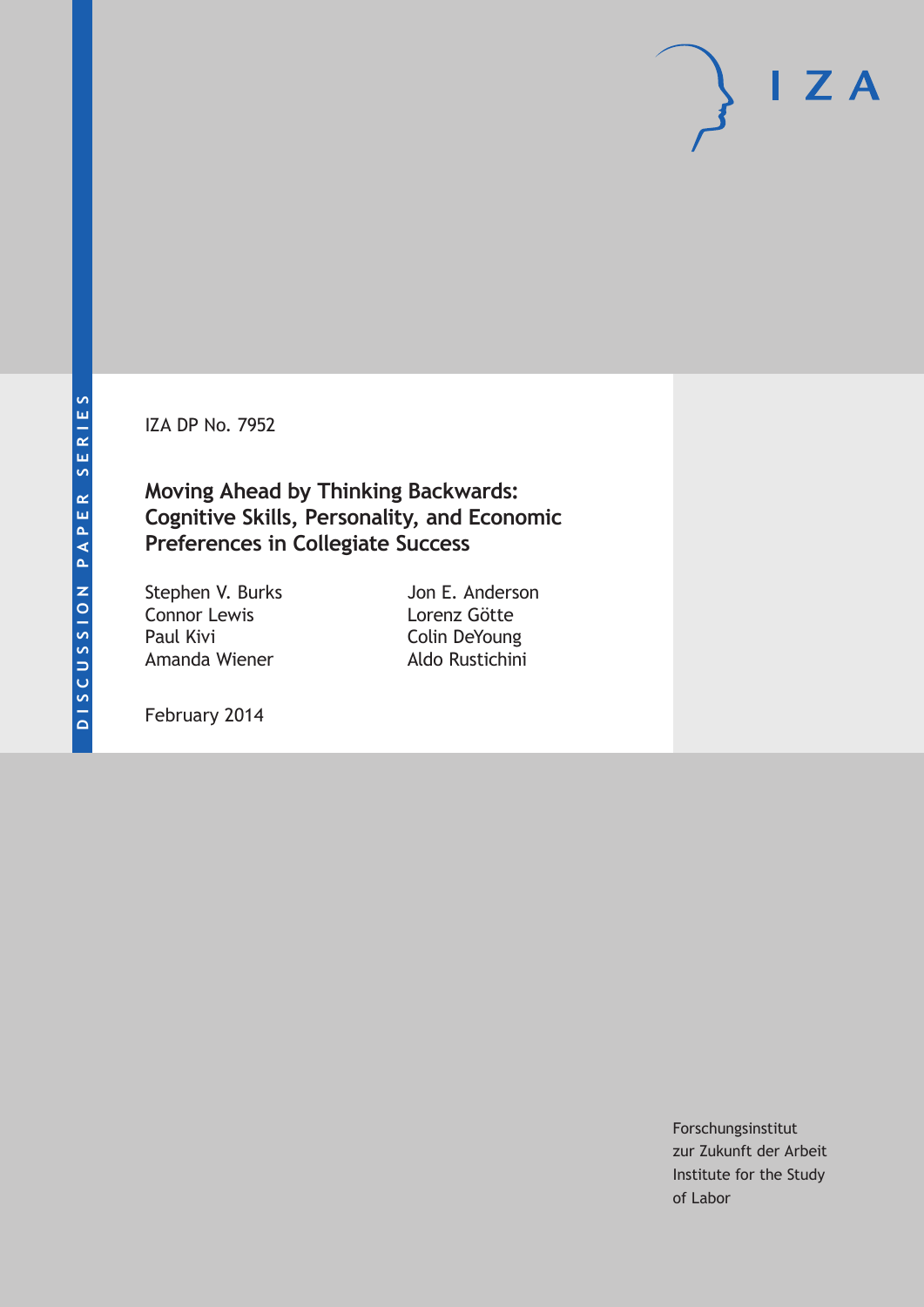# **Moving Ahead by Thinking Backwards: Cognitive Skills, Personality, and Economic Preferences in Collegiate Success**

# **Stephen V. Burks**

*University of Minnesota, Morris, IZA and CeDEx, University of Nottingham*

# **Connor Lewis**

*University of Minnesota, Morris*

# **Paul Kivi**

*University of Minnesota, Morris*

# **Amanda Wiener**

*University of Minnesota, Morris*

**Jon E. Anderson** *University of Minnesota, Morris*

### **Lorenz Götte**

*University of Lausanne and IZA*

# **Colin DeYoung**

*University of Minnesota, Twin Cities*

# **Aldo Rustichini**

*University of Minnesota, Twin Cities*

# Discussion Paper No. 7952 February 2014

IZA

P.O. Box 7240 53072 Bonn **Germany** 

Phone: +49-228-3894-0 Fax: +49-228-3894-180 E-mail: [iza@iza.org](mailto:iza@iza.org)

Any opinions expressed here are those of the author(s) and not those of IZA. Research published in this series may include views on policy, but the institute itself takes no institutional policy positions. The IZA research network is committed to the IZA Guiding Principles of Research Integrity.

The Institute for the Study of Labor (IZA) in Bonn is a local and virtual international research center and a place of communication between science, politics and business. IZA is an independent nonprofit organization supported by Deutsche Post Foundation. The center is associated with the University of Bonn and offers a stimulating research environment through its international network, workshops and conferences, data service, project support, research visits and doctoral program. IZA engages in (i) original and internationally competitive research in all fields of labor economics, (ii) development of policy concepts, and (iii) dissemination of research results and concepts to the interested public.

IZA Discussion Papers often represent preliminary work and are circulated to encourage discussion. Citation of such a paper should account for its provisional character. A revised version may be available directly from the author.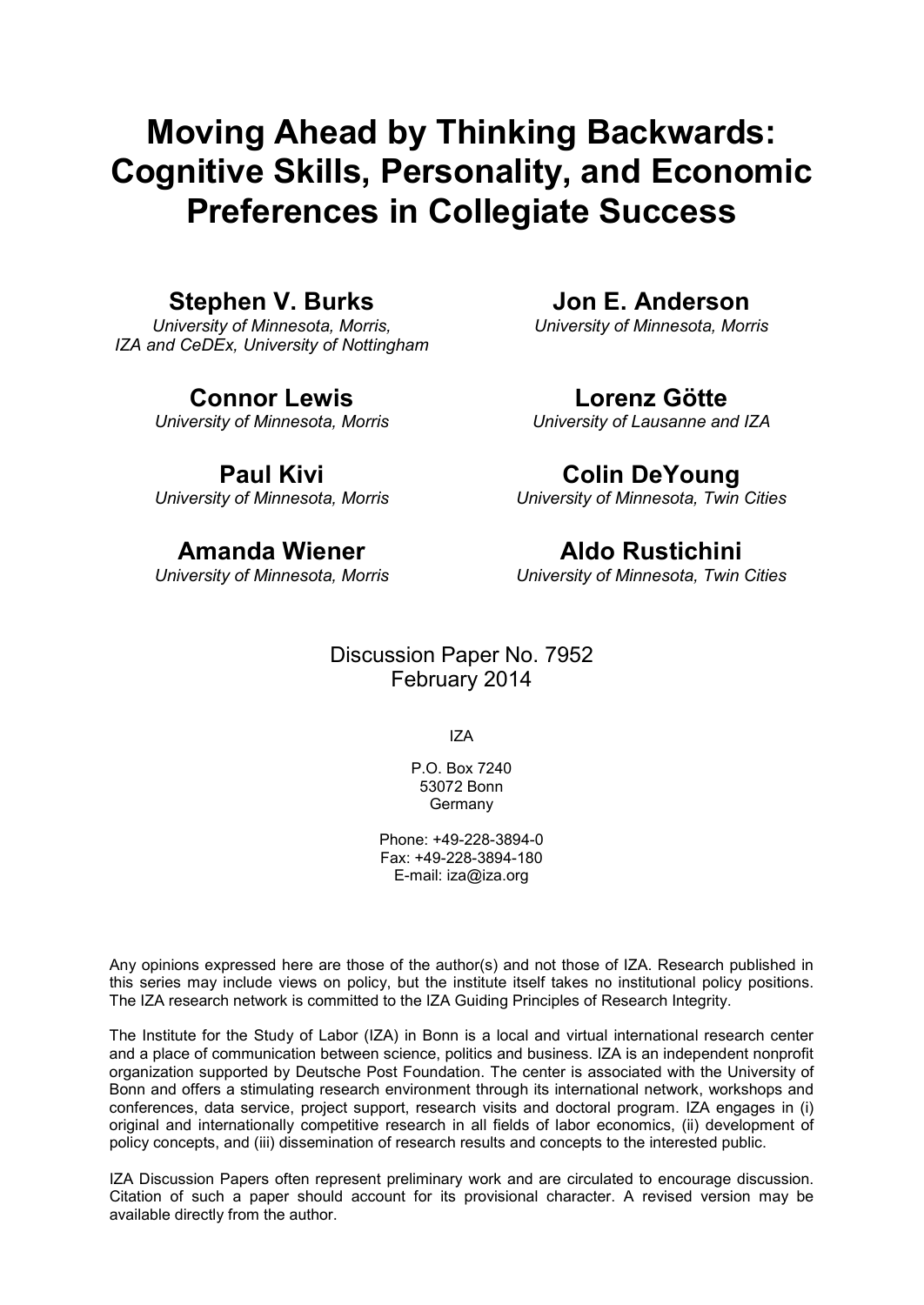IZA Discussion Paper No. 7952 February 2014

# **ABSTRACT**

# **Moving Ahead by Thinking Backwards: Cognitive Skills, Personality, and Economic Preferences in Collegiate Success**

We collected personality (Big Five) and demographic characteristics, and ran incentivized experiments measuring cognitive skills (non-verbal IQ, numeracy, backward induction/ planning), and economic (time, risk) preferences, with 100 students at a small public undergraduate liberal arts college in the Midwestern US as part of a larger study that collected the same measures from 1,065 trainee truckers. Using standardized (z-score) versions of our variables we analyze their relative power to predict (1) timely graduation (four years or less), (2) graduation in six years or less, and (3) final GPA. The proactive aspect of Conscientious (but not the inhibitive one) has a large and robust positive effect on all three outcomes, and Agreeableness has a robust negative effect on both graduation outcomes, but not on GPA. Economic time preferences predict graduation in four years, and GPA. Cognitive skill measures predict as expected if entered individually in a multivariate model, but when all variables compete it is only our backward induction measure ("Hit15") that weakly predicts graduation in four years, and strongly predicts graduation in six years. Trainee truckers work in a different vocational setting and their results are appropriately different, but there is a common element: Hit15 also predicts their job success (completing a one year employment contract that makes training free). We interpret Hit15 as capturing a specific part of the cognitive skills required for self-management in non-routine settings – thinking backward from future goals to make the best current choice – that is not well measured by existing instruments, and suggest this deserves further scientific and institutional scrutiny.

JEL Classification: D03, I21, C99

Keywords: graduation, Big Five, cognitive skill, backward induction, economic preferences, GPA

Corresponding author:

Stephen V. Burks University of Minnesota, Morris Division of Social Sciences 600 East 4th Street Morris, MN 56267-2134 USA E-mail: [svburks@morris.umn.edu](mailto:svburks@morris.umn.edu)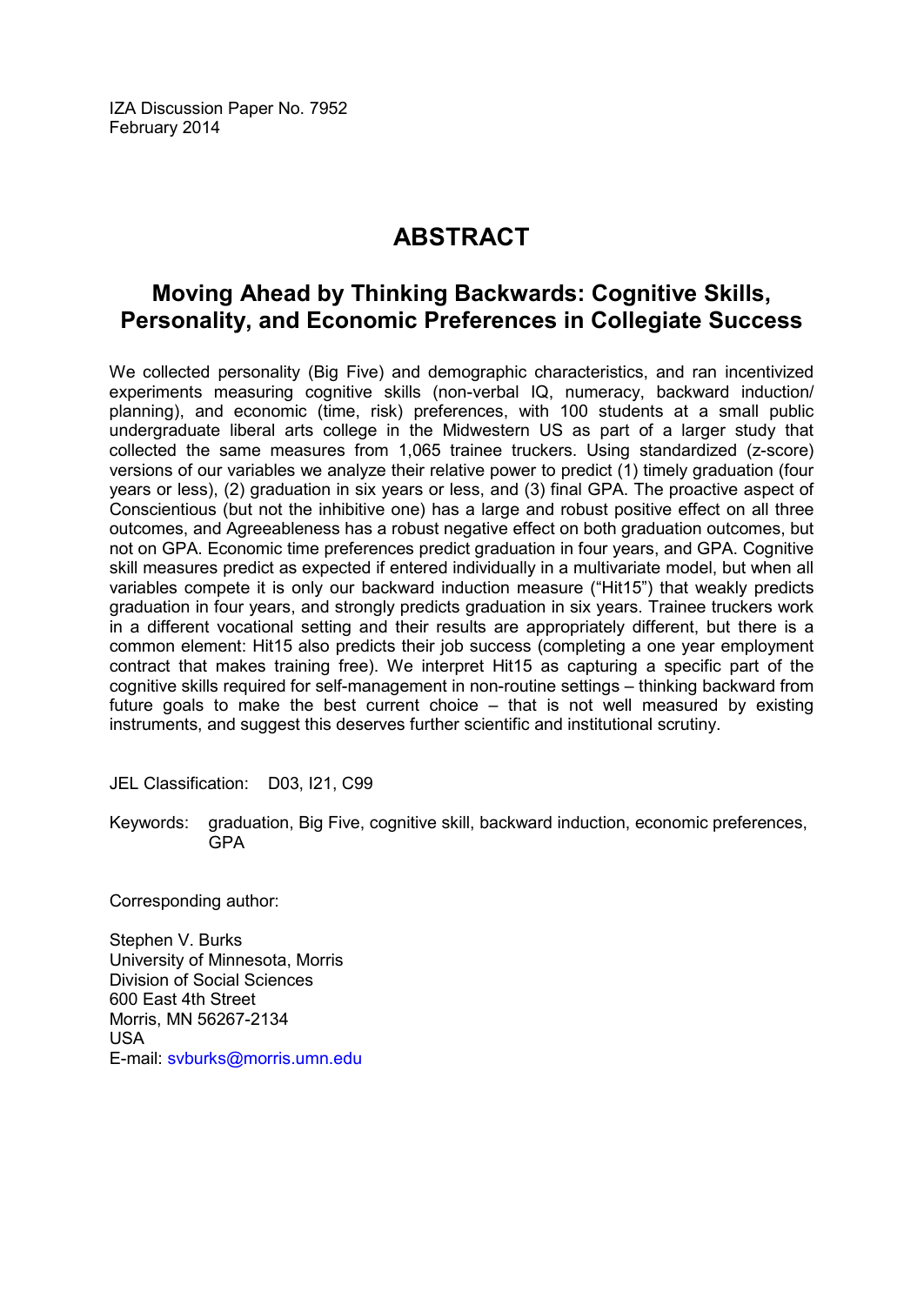### **1. Introduction1**

### **1.1. Human capital investment and student success in college**

In modern societies the formal educational system is the central institution through which investments in human capital—the productive capacity, in the broad sense, possessed by individual citizens—are made. Post-secondary education, while not compulsory, is required for success in a growing number of occupations, and a conventional economic analysis suggests that rational individuals should not start the process of investing in an educational program unless they have already judged the benefits to be worth the costs, and intend to complete the studies they have started.<sup>2</sup> However, there has been concern over the dropout rates from post-secondary educational programs in the U.S. for some time (Horn, 2013; National Center for Higher Education Management Systems, 2010). For instance, the average year-to-year retention rate across all US institutions of higher education is approximately 75%, and the average graduation rate for completing a four-year degree in four years is between 35 to 50%, while a significant fraction of those starting a four-year degree never complete it (Adams, 2011; Leonhardt, 2005). Since failing to complete a degree affects a student's economic prospects while often leaving significant indebtedness, this empirical context has led economists to look at collegiate success through a broader lens than that provided by simple models of rational choice, and to consider what individual characteristics predict student success.

# **1.2. A behavioral analysis of student success in college with a comparison to vocational success among truckers**

In the present paper we examine three measures of college success among a sample of 100 students from a four-year US college, the University of Minnesota, Morris (UMM), from a

 <sup>1</sup> The authors benefitted from comments received at a seminar at the Centre for Decision Research and Experimental Economics (CeDEx) at the University of Nottingham, and at the Workshop on Self-control, Self-regulation, and Education at Århus University, Århus, Denmark. The authors gratefully acknowledge financial support for the Truckers and Turnover Project from the John D. and Catherine T. MacArthur Foundation's Research Network on the Nature and Origin of Preferences, the Alfred P. Sloan Foundation, the Trucking Industry Program at the Georgia Institute of Technology, and the University of Minnesota, Morris, and both financial and in-kind support from the cooperating motor carrier. The views expressed are those of the authors, and do not necessarily reflect the views of any of the supporting institutions.

<sup>&</sup>lt;sup>2</sup> For a more nuanced view, see Stratton et al. (2008)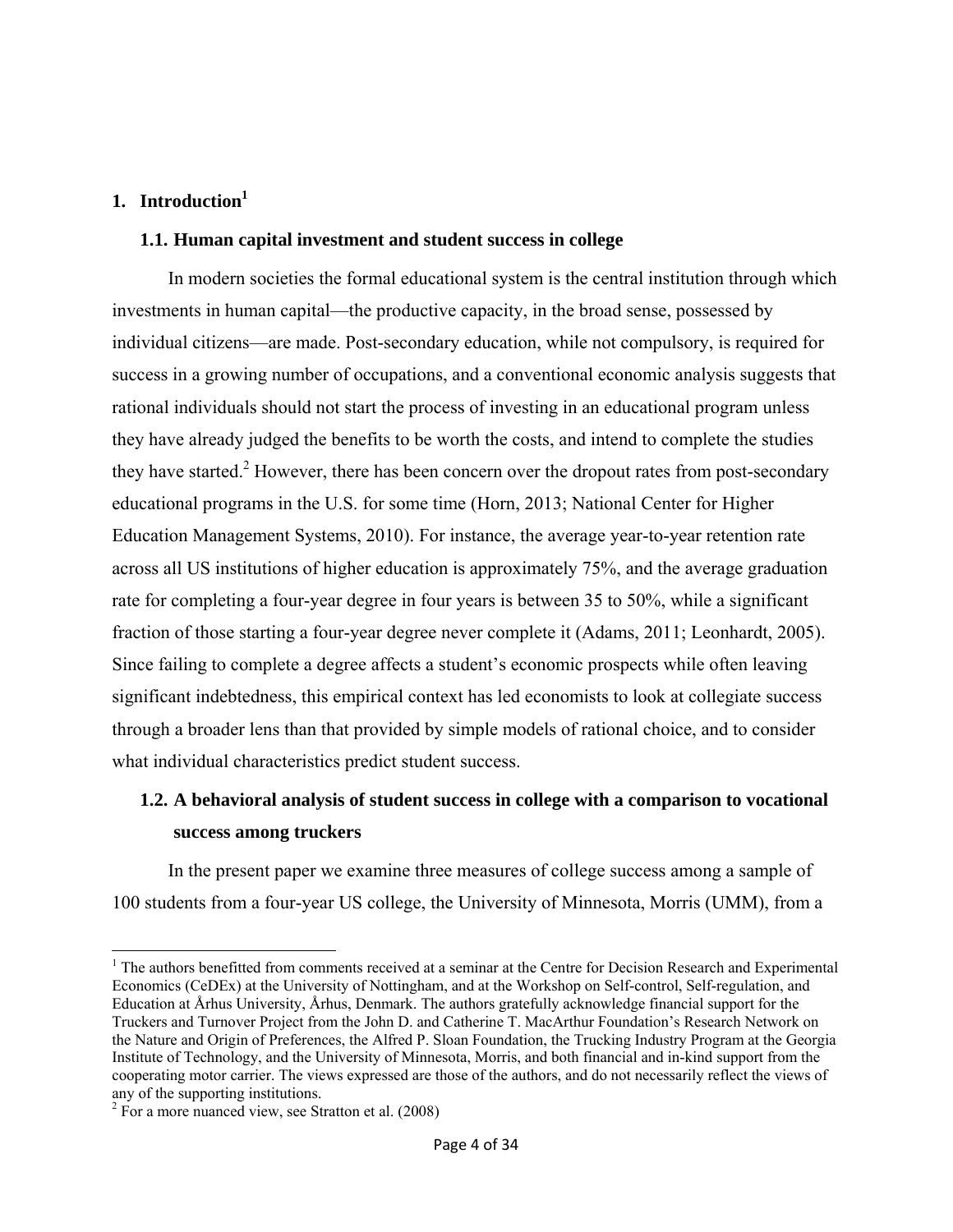broader, behavioral economic perspective. In spring, 2007, as part of a larger project, we collected data from our student subjects on cognitive skills (non-verbal IQ, numeracy, a "backward induction" measure of planning ability), personality (the Big Five), demographics, and economic (time, risk) preferences. We collected follow-up data in 2013 when we could assess three indicators of success: final cumulative grade point average (GPA), and whether students had graduated in four years (the standard time), in six years (a second standard evaluation criterion for institutional success), or not at all while under observation. Because the existing literature has primarily analyzed predictors of grades we first discuss GPA, but our focus is especially on graduation outcomes, as existing work on these important outcomes among college students is limited.

We find that the proactive aspect of the personality trait of Conscientiousness (but not its inhibitive one) strongly predicts final cumulative GPA. All of our cognitive skill measures predict GPA with varying degrees of robustness when entered singly in a multivariate model, but when all variables compete to predict GPA, no cognitive skill measure remains significant. In addition, one of our economic measures of time preferences (long term discounting in a quasihyperbolic discounting framework) predicts GPA. The Conscientiousness finding is consistent with the existing literature, though our specification of the proactive aspect is unique, as far as we know.

Turning to graduation, controlling for demographic factors, we find that the proactive aspect of the personality trait Conscientiousness (but not its inhibitive one) is robustly and positively related to finishing on time and also to finishing at all, while the personality trait Agreeableness is negatively related to both outcomes. Our conventional cognitive skill measures, IQ and numeracy, again predict as expected when entered singly in a multivariate model, but are not significant in the full model. We also find evidence that our economic measures of time preferences are positively related to finishing on time, but are not related to finishing at all.

Perhaps most distinctive are the results for our unconventional cognitive skill measure, the backward induction task ("Hit15"). This task requires subjects to think backwards from a simple numerical goal to determine the best current action when playing a game against the computer, which we interpret as a measure of planning or self-organizational ability (Gneezy et al., 2010). We find that while this planning measure adds modest incremental predictive power for graduating on time, it adds a large and statistically significant amount of predictive power for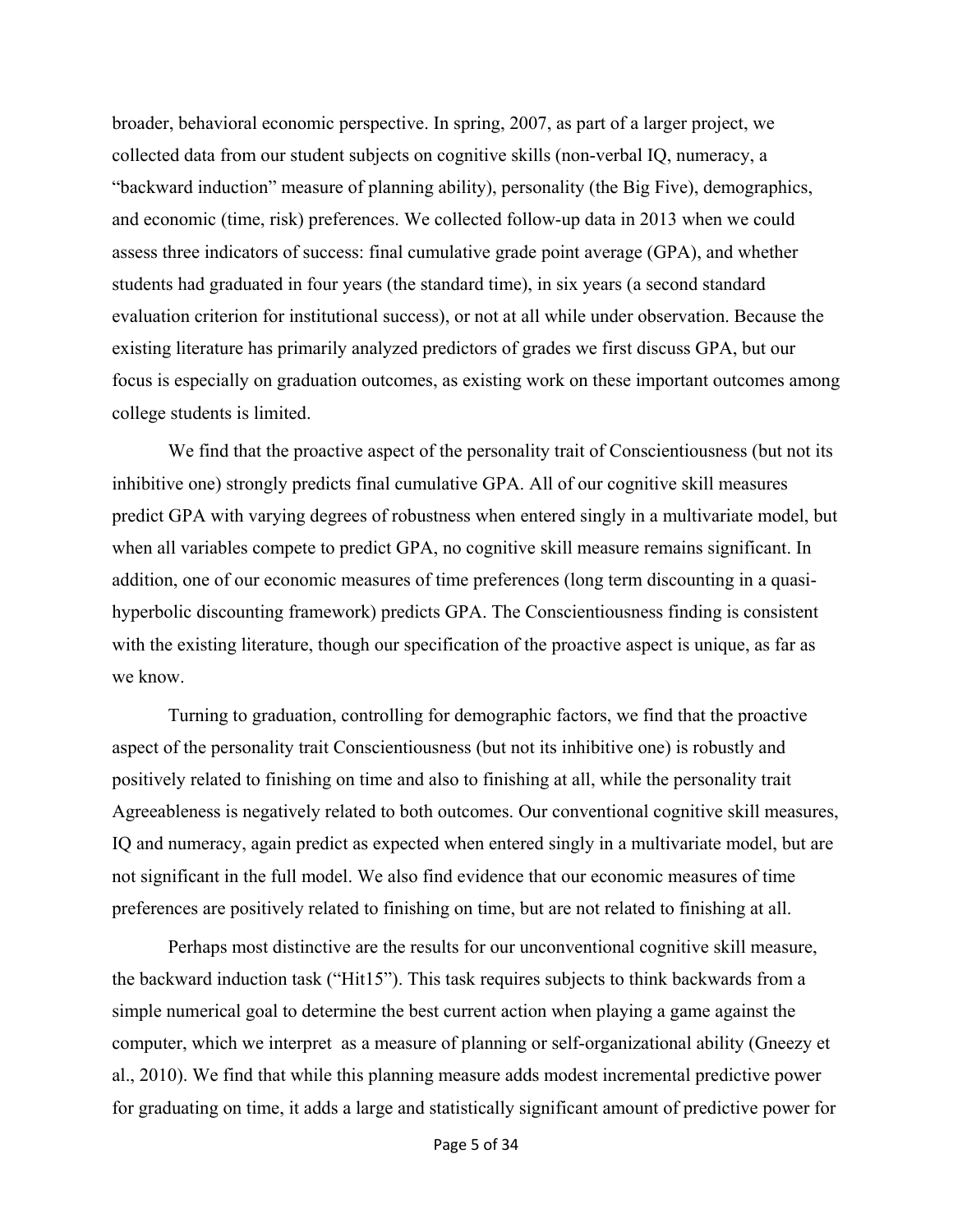graduating in six years (i.e. at all), beyond that provided by personality characteristics and our more standard cognitive skill measures. In fact, comparing standardized effect sizes in regressions containing both variables, our planning measure is larger than non-verbal IQ, and of greater statistical significance, in its predictive power for graduation in six years.

Could this finding be specific to our subject pool? We think not. Because our student study is part of a larger project, we are able to compare the predictive power of Hit 15 for student success to its predictive power for job success among 1,065 trainees truck drivers who were undergoing vocational training at the time of data collection, a setting in which Hit15 also proved unexpectedly useful (Burks et al., 2009). After reviewing the trucker findings, which come from a quite distinct educational setting and subject pool, we suggest that the common thread is the value for both students and truckers of the ability to reason backwards to the best current action from changing and sometimes uncertain future goals and constraints. If this interpretation is correct it highlights the importance of preparation, support, and remedial training in selfmanagement for students as an institutional strategy for increasing college graduation rates, and it also suggests that this component of cognitive skill deserves more scientific attention.

#### **1.3. The structure of the paper**

 The balance of the paper is structured as follows. First, we describe the location of the host institution for the study, UMM, in the higher education industry in the U.S., in order to locate our subjects in the larger reference pool of U.S. university students. Second, we review some highlights of the relevant literature that report findings on the relationship between subject characteristics we measure and student success. Third, we discuss the design of the data collection. Fourth, we provide a short descriptive overview of the characteristics of the subjects, grouped by graduation success categories. Fifth, we report the results of a series of logit regression models that explore the predictive power of our measures for student success when we control for more than one characteristic. The final section summarizes our results and discusses their limitations and their implications.

#### **2. Who are our subjects?**

Much work by experimental economists and psychologists is based upon subjects drawn from the ranks of students at the colleges at which the investigators teach. This naturally raises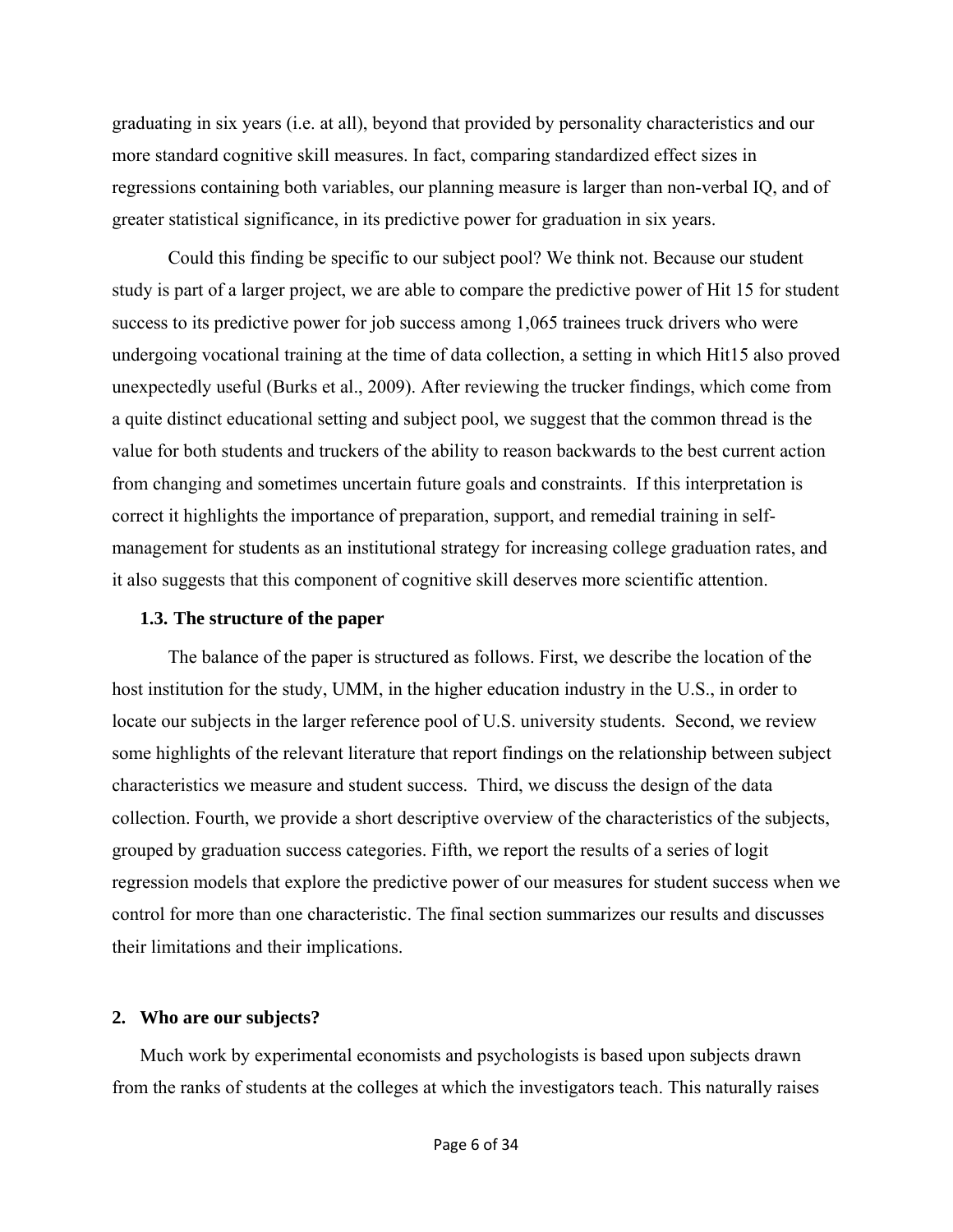the question of the generalizability of the findings to subject pools that are culturally, socially, or demographically different. This issue has been recently addressed in Henrich et al. (2010), who point out that the degree of concern depends on the topic of the empirical investigation. Happily, in an analysis of college student success college students are exactly the right population. However, in order to later assess the generalizability of our findings we must still locate our subjects in a large and diverse higher education system in the U.S.

### **2.1. A mass higher educational system**

 The higher education system in the United States—as of 2012—consists of 4,599 degree granting post-secondary institutions (Snyder and Dillow, 2013). Unlike some European educational systems, which have traditionally separated students headed for vocational training from those going to university relatively early, the goal of the US educational system is for everyone who completes the first 12 compulsory years of primary and secondary schooling to have the opportunity for some level of post-secondary education.<sup>3</sup> Approximately 2,600 of these institutions offer a full four-year Bachelor's level program, or more. In the fall of 2012, 21.3 million students (6.8% of the population) were enrolled in post-secondary institutions around the United States, with 15.3 million attending public colleges or universities. Using the total population of the United States in 2012 as the reference, completion rates are as follows: 14.6% attended some college, but never attained a degree, 6.8% received a (two year) Associate's degree, 13.8% have a (four year) Bachelor's degree, and 7.3% have a professional or graduate degree (requiring one to several years further work after the Bachelors' degree) (Snyder and Dillow, 2013). Thus, 43.5% of the population has as least some post-secondary experience, and 21.1% of the population has at least a four-year degree. $4$ 

### **2.2. The source of our subjects: University of Minnesota, Morris (UMM)**

 Given the broadly-based character of the US higher educational system, institutions vary in the degrees offered and their level of student selectivity, and this is true of publicly-funded

 $3 \text{ A}$  consequence of this is that approximately 1,700 post-secondary institutions offer less than the standard fouryear Bachelor's (also called Baccalaureate) level college credential (Snyder and Dillow, 2013), and while many of the programs offered by these institutions prepare students to complete a four-year program elsewhere, many others cover topics that would be part of non-collegiate vocational training in some European countries.

<sup>&</sup>lt;sup>4</sup> In recent years European countries have increased the proportion of students undertaking post-secondary education, so that today the U.S. is  $10<sup>th</sup>$  among the most developed countries in the percentage of young adults (ages 25-35) who have at least a two-year college degree (National Center for Higher Education Management Systems, 2010).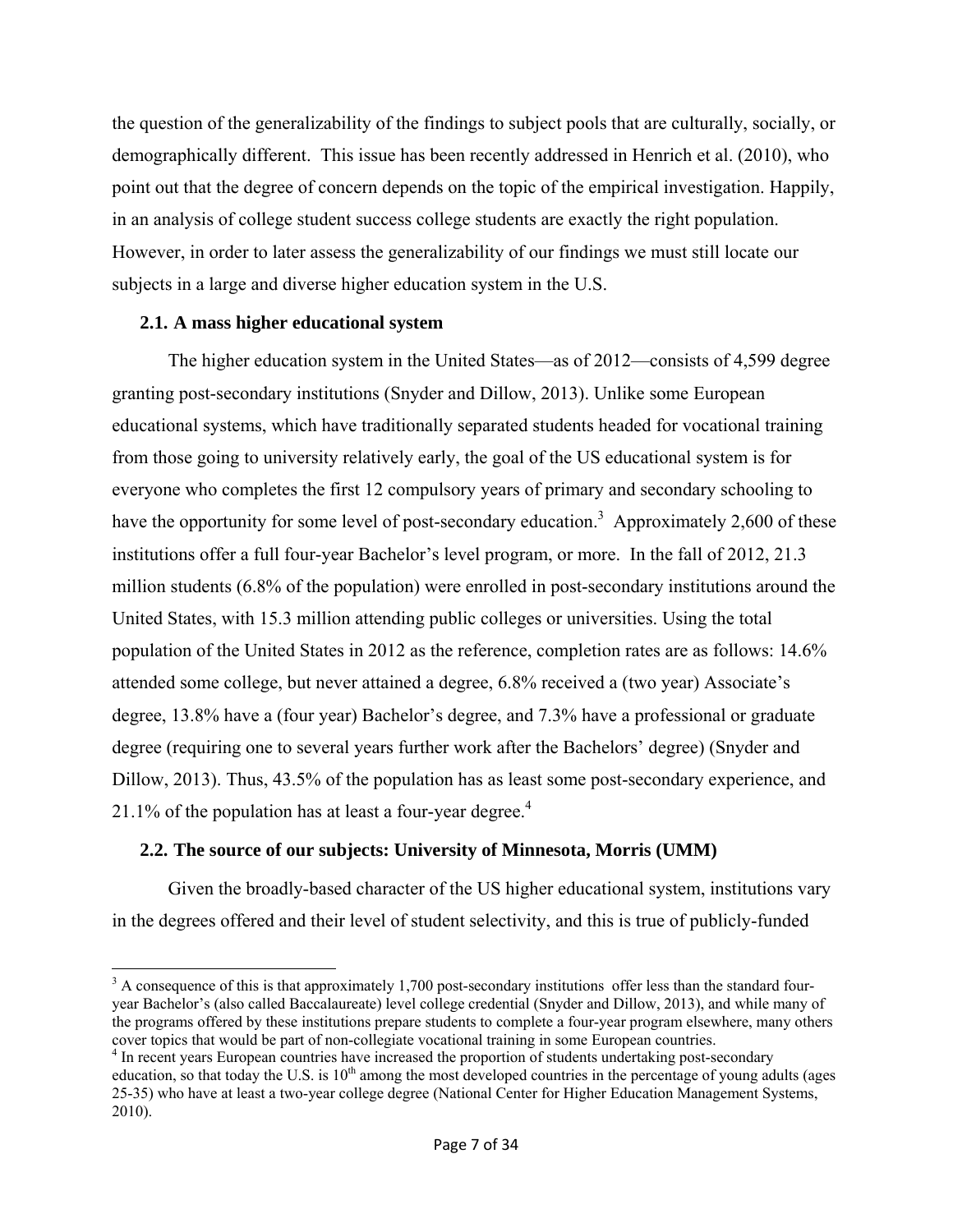institutions such as the University of Minnesota, Morris as well as privately operated colleges and universities. The Carnegie Foundation for the Advancement of Teaching provides a widelyused classification system for US institutions of higher education that was last updated in 2010. According to this system, UMM is classified as follows: arts and science focus, exclusively undergraduate offering a Baccalaureate degree, full-time four-year, more selective, lower transfer-in, small, and highly residential (Carnegie Foundation for the Advancement of Teaching, 2010). UMM is located on the prairie in west central Minnesota, with an enrollment of 1,900 students, and a curricular design similar to that of many private liberal arts colleges.<sup>5</sup>

Although UMM is in the top "more selective" category according to Carnegie, the Carnegie classification system has only three levels of selectivity, and there is significant variation within its "more selective" category. A finer-grained classification comes from ACT, Inc. (formerly "American College Testing, Inc."), which publishes one of the standardized high school achievement and college admissions test (also known as the "ACT"). <sup>6</sup> As part of its market research ACT regularly issues a report on the selectivity of approximately 1,800 institutions that provide it with survey responses. Table 1 shows the ranking system that results (ACT, 2013), according to which UMM is in the second of five categories, with average ACT scores for its entering freshmen in the 21-26 category (typically the actual mean is about 25).

#### <INSERT Table 1 ABOUT HERE>

 Graduation rates vary significantly across publicly funded institutions of higher learning in Minnesota. The four-year and six year graduation rates across the eleven public four-year campuses in the state are shown in Figure 1 (based on data from the web site of Chronicle of Higher Education, 2014). UMM is among the highest in both measures. The observed differences to some degree reflect the variations in educational mission and selectivity

#### <INSERT Figure 1 ABOUT HERE>

across the institutions and campuses. The overall rate for graduation in four years at all Minnesota colleges and universities (including privately operated ones) is 30.6% (which rises to

  $<sup>5</sup>$  A classic liberal arts college educates students in the historically central areas of the fine arts and humanities, the</sup> social sciences, and the natural sciences and mathematics, requiring each student to be exposed to introductory courses across all the main curricular areas, as well as then having them then focus on one or more majors that fall within these areas. Think of this as a recipe for acquiring general human capital and the basis for good citizenship, with a specialization in the major that can lead either to more advanced academic or vocational/professional study. <sup>6</sup> The ACT competes with the other major college admissions test the SAT Reasoning Test (formerly the "Scholastic Aptitude Test") which is provided by the College Board, Inc.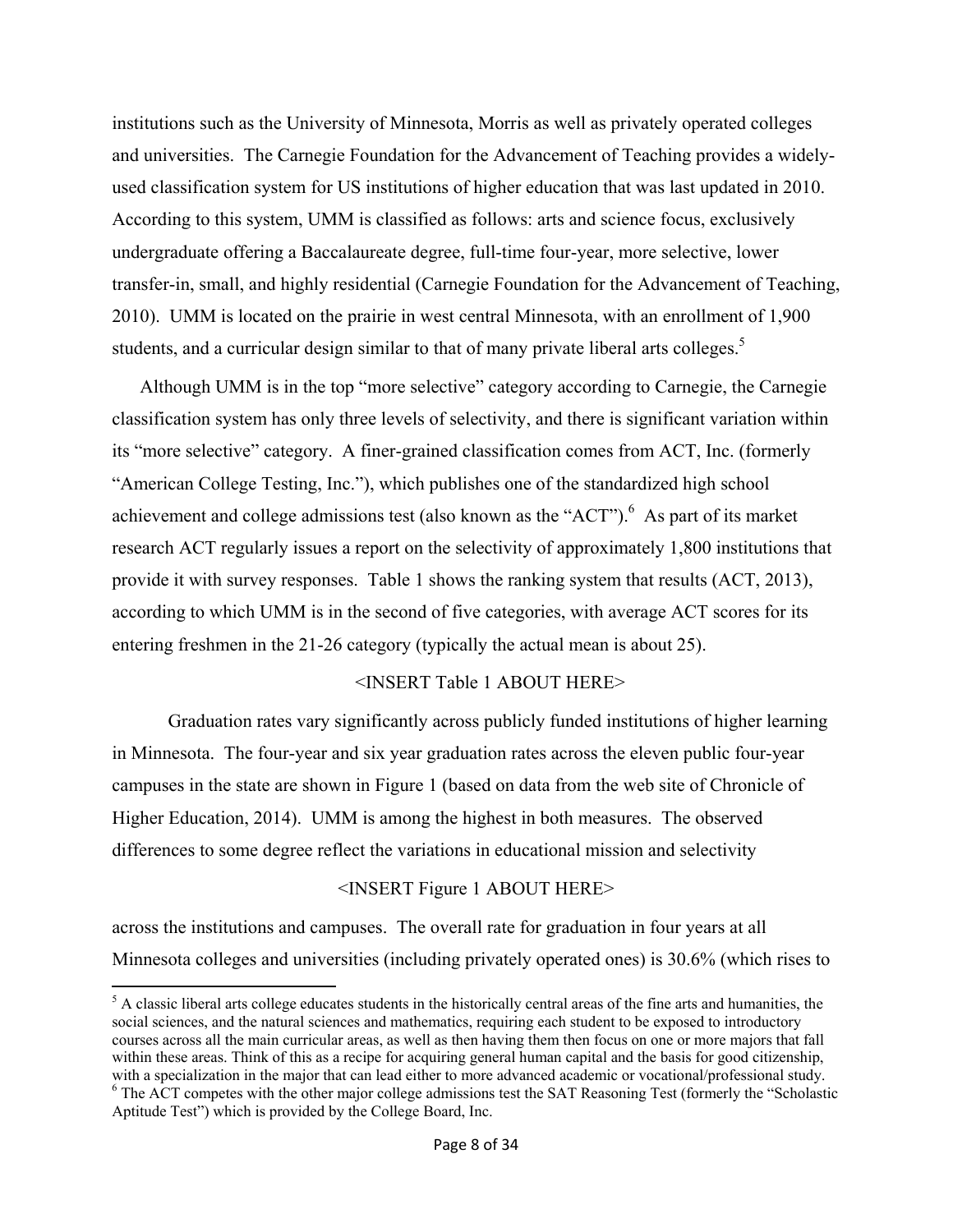56.4% for graduation in six years) (Chronicle of Higher Education, 2012). These facts both provide the institutional setting for the UMM student population from whom our subjects are drawn, students enrolled at UMM during the 2006-2007 academic year, and also provide some details to flesh out the reasons for the public policy and scientific concern with the factors that affect college success.

#### **3. Existing literature on the predictors of college success**

#### **3.1. Literature on personality**

A large research literature exists in the area of educational psychology exploring many characteristics that are associated with high school and college success at US institutions. Here we focus on highlights of research related to college success and the measures we collected from our college student subjects. We start with the Big Five model of personality, which is perhaps the leading psychometric framework used to organize studies of individual behavioral differences that are persistent over time.

The Big Five traits actually make up one level of a hierarchy. There are two highest-level metatraits, Plasticity and Stability, encompassing the Big Five traits or domains, Openness/Intellect and Extraversion under Plasticity, and Conscientiousness, Neuroticism and Agreeableness under Stability. Each of the Big Five traits in turn has two aspects, and each aspect can be further subdivided into multiple facets (DeYoung et al., 2007). Which level is appropriate to associate with specific types of behavioral outcomes depends on the nature and specificity of the behavior in question (DeYoung et al., 2007; Digman, 1997).

In relation to student success, most of the existing research has focused on outcomes such as standardized college admission test scores and grade point averages (GPA). Individuals high in Extraversion might be described as outgoing, talkative, interested in socializing, and sensitive to either the possibility or the attainment of positive rewards and affect, while introverts are the opposite (De Raad and Perugini, 2002; Rustichini et al., 2012). There is some limited evidence suggesting a negative association between extraversion and SAT verbal scores, and a weak negative relationship between extraversion and GPA (Noftle and Robins, 2007). One plausible explanation of this is offered by Komarraju et al. (2009), who link extraversion to extrinsic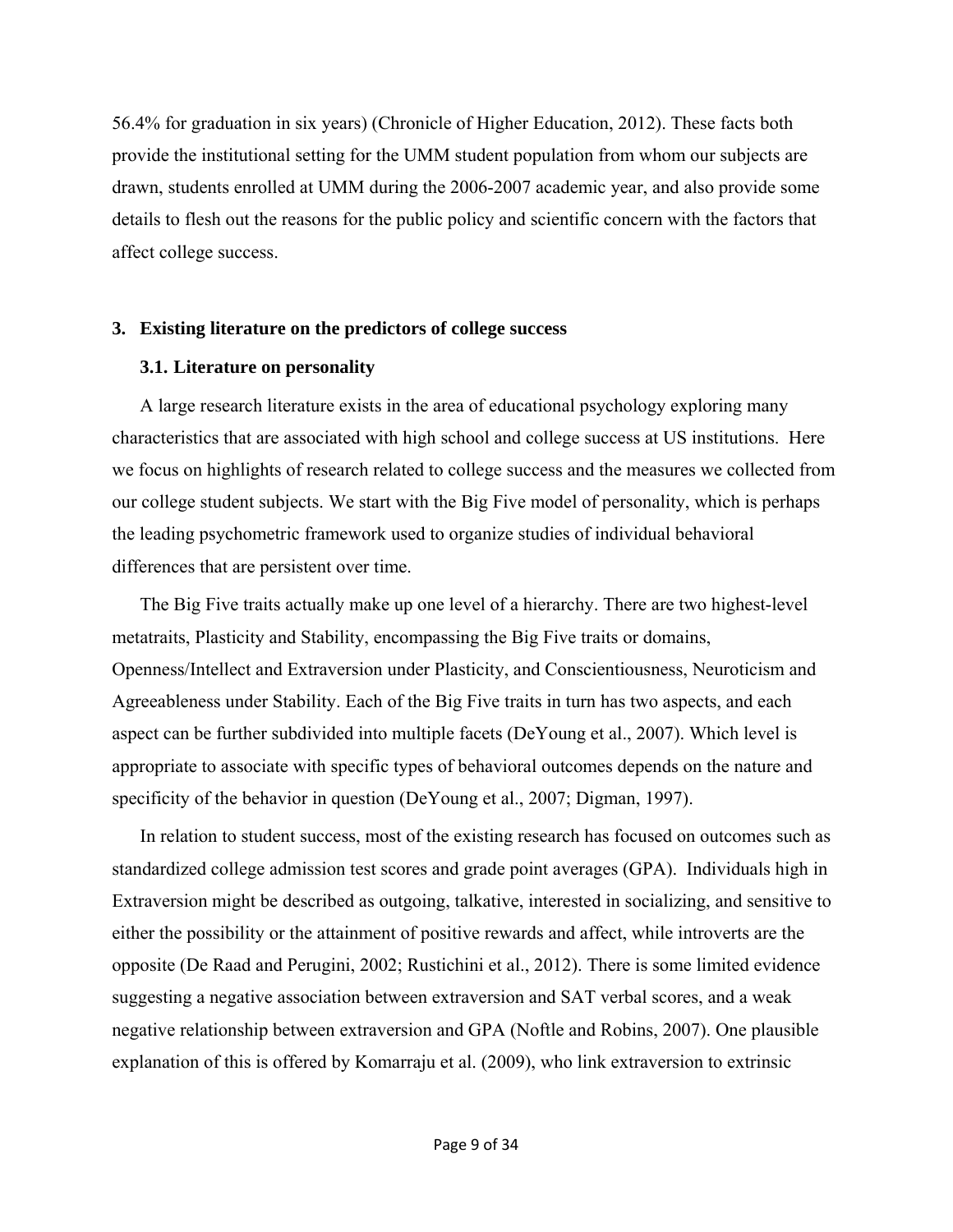motivation, suggesting students high in this trait may attend college partially for socially-driven rewards.

There is also some limited evidence about Agreeableness and student success. Agreeableness is the tendency towards altruism, concern for, and cooperation with others, while those low in Agreeableness tend to be aggressive and hostile (De Raad and Perugini, 2002; Rustichini et al., 2012). Agreeableness has been found to be negatively associated with lacking motivation (Komarraju et al., 2009), meaning that students high in agreeableness are more likely to be engaged and self-encouraged to learn. Outside of the classroom, agreeable students are more likely to receive higher SAT verbal scores than their peers (Noftle and Robins, 2007).

Neuroticism is the sensitivity to punishment and negative affect, the opposite of emotional stability (De Raad and Perugini, 2002; Rustichini et al., 2012). Individuals high in neuroticism are more likely to have feelings of anxiety and self-consciousness (De Raad and Perugini, 2002). From an academic success perspective, neurotic students may worry to some degree about their personal success (Komarraju et al., 2009). However, there is little evidence of a direct relationship between neuroticism and academic success (Noftle and Robins, 2007; Ridgell and Lounsbury, 2004).

 Conscientiousness is characterized by obedience, and self-control, and reflects the ability and tendency to exert control over behavior and impulses in order to follow rules and pursue non-immediate goals (De Raad and Perugini, 2002; Rustichini et al., 2012). Significant evidence suggests these characteristics are beneficial for academic success. Conscientiousness has been found to be a significant predictor of both high school and college GPA (Komarraju et al., 2009; Noftle and Robins, 2007). When predicting final grades in a college course, students high in conscientiousness are more likely to earn top grades than their peers (Lounsbury et al., 2003).

Furthermore, there is evidence that other measures related to Conscientiousness are associated with academic success. Self-discipline has been shown to be positively related to GPA, school attendance, number of hours working on homework, the time of day student begin working on homework, and inversely related to the number of hours students watch TV in a sample of eighth graders (Duckworth and Seligman, 2005). Furthermore, self-discipline was found to be a better predictor of academic success in a future term than IQ, suggesting a lack of diligence may be an explanation for why intelligent students can perform poorly. Grit, a trait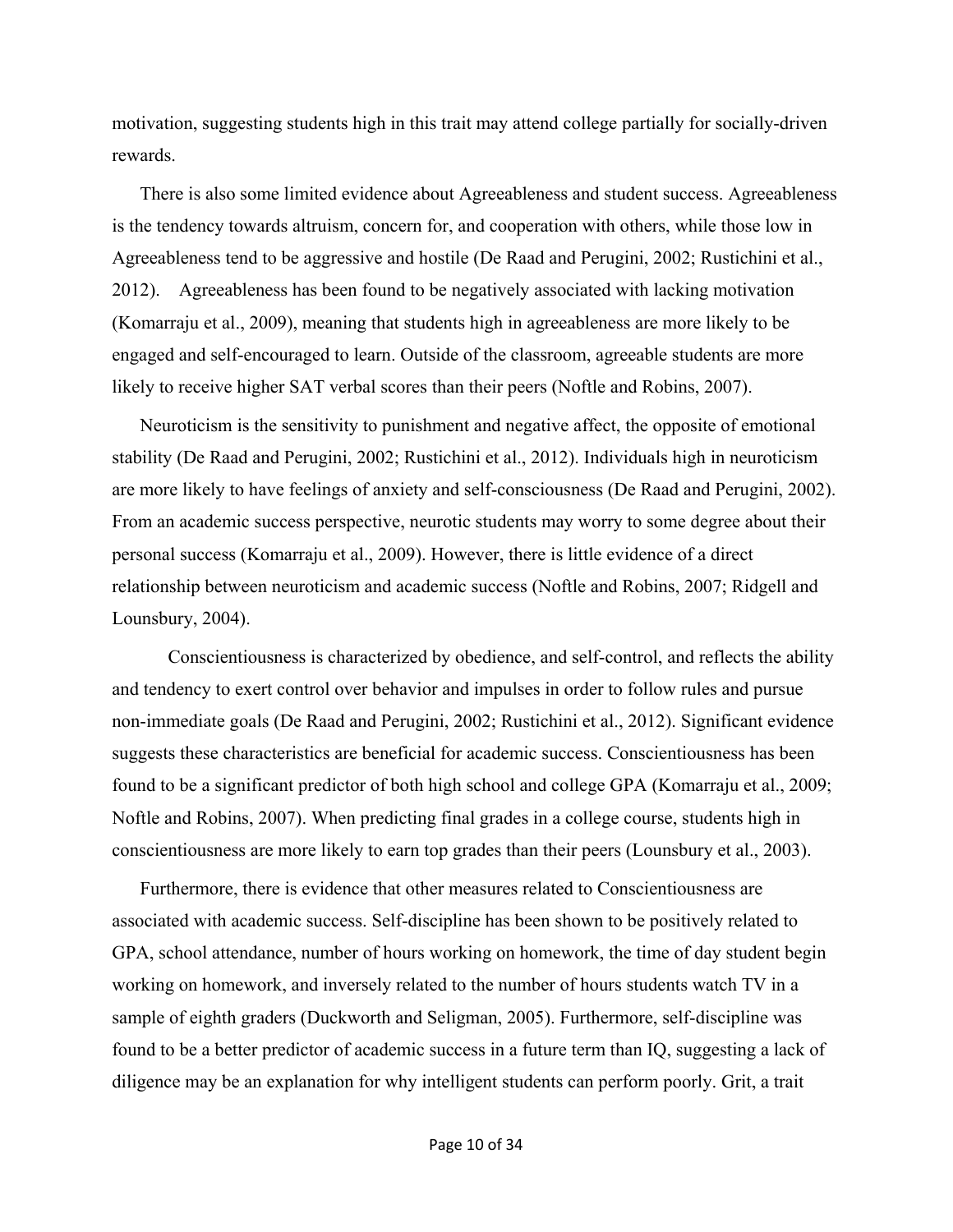which includes self-discipline in combination with perseverance, was found to be associated with higher GPA scores (Duckworth et al., 2007). Gritty students at West Point were more likely to complete their rigorous summer training than their less gritty peers. Although self-discipline and grit are not direct measures of conscientiousness, they provide some support for the connection between conscientiousness and academic success.

 The last Big Five trait, Openness/Intellect, has two aspects, openness to experience and intellect (DeYoung, 2011). Openness to experience describes interest and engagement in sensory and perceptual information, whereas intellect measures intellectual engagement, abstract reasoning, and understanding of concepts. Intellect is the one trait dimension that is substantially associated with tests of cognitive abilities or cognitive skills (DeYoung, 2011; DeYoung, Quilty, Peterson, & Gray, 2013). We use a questionnaire measure of the openness aspect of Openness/Intellect, but since we do not have a questionnaire-based measure of the intellect aspect, we instead rely on our three cognitive skill tests to examine the role of cognitive skills in predicting student success.

#### **3.2. Literature on cognitive skills**

 There is a substantial literature on the value of standard measures of cognitive skills in predicting high school and college success. For example, in an examination of the Miller Analogies Test, Kuncel et al. (2004) found strong correlation with Raven's Matrices (our measure of non-verbal IQ) and with several measures of academic success for graduate students. In a study of students in an undergraduate psychology course, (Ridgell and Lounsbury, 2004) showed that general intelligence was a strong predictor of both course grade and overall GPA.

 There is also broad evidence that higher ACT and SAT scores, which are both standard measures of high school achievement and college readiness, are associated with increased probability of 6-year graduation; however, most of the predictive power comes from scores in the lower quartile of the distribution. That is, higher scores for weaker students were predictive of higher graduation rates; ACT scores are highly correlated with IQ, and both ACT and IQ measures correlate with graduation (Stumpf and Stanley, 2002).

#### **4. Design and methods of data collection**

#### **4.1. Measures collected and protocol**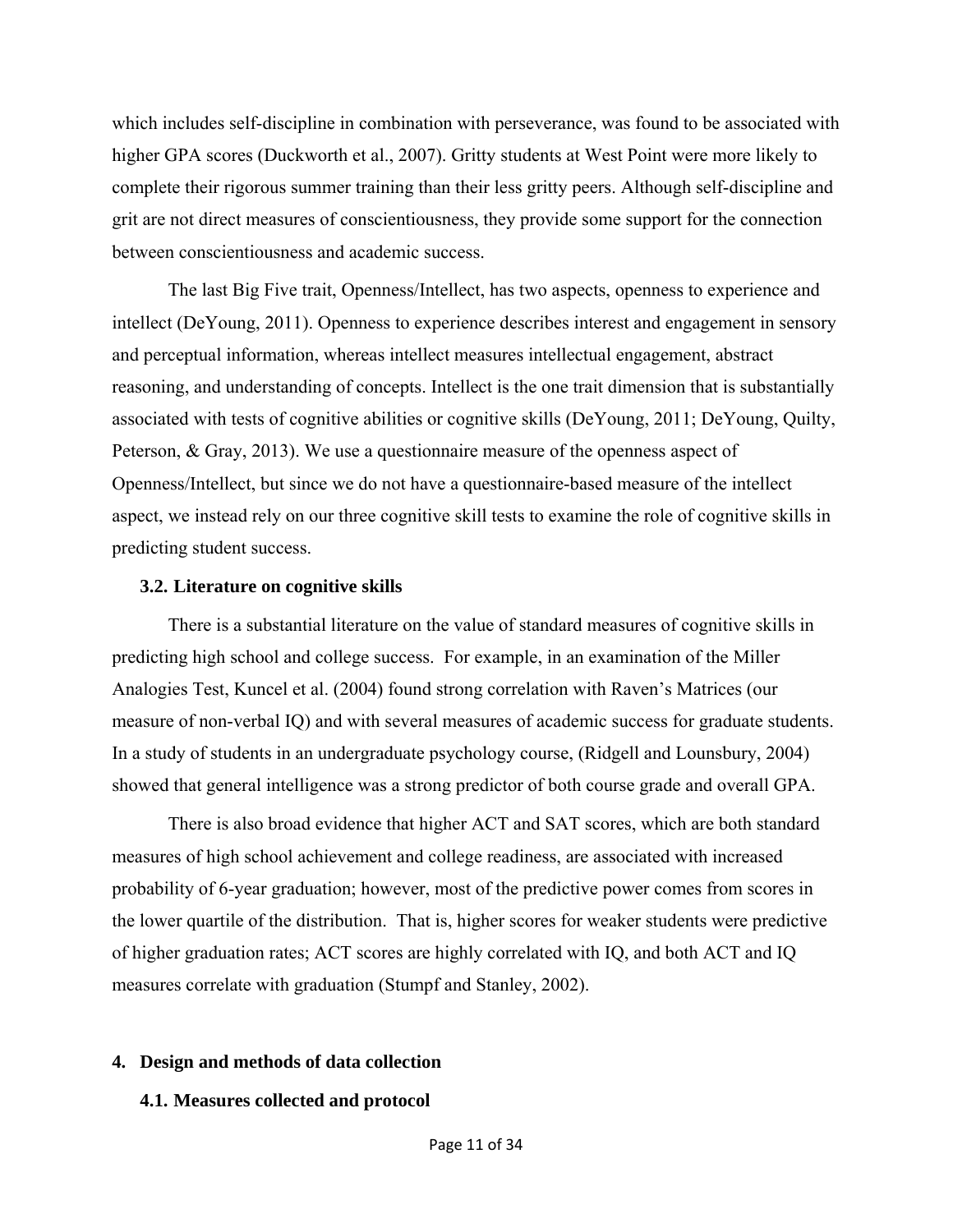During the spring semester of 2007 the participants took part in a series of eleven tasks that took two two-hour blocks of time, separated by a short break. Subjects participated in a computer laboratory at UMM with dividers between the computers, and interacted in groups of 25 to 35 at a time. The eight tasks providing measures in the present paper are:

- 1) Personality profile
- 2) Incentivized risk aversion experiment
- 3) Demographic profile
- 4) Incentivized time preferences experiment
- 5) Incentivized non-verbal IQ test
- 6) Incentivized numeracy (quantitative literacy) test
- 7) Incentivized Hit 15 Points "backward induction" game against the computer
- 8) Survey on impatience, cooperation, etc.

More detailed description of each task as well as the additional tasks completed by the subjects, are provided in Burks et al. (2008). Here we cover a few points relevant for the present paper.

The personality instrument used was the Multidimensional Personality Questionnaire (MPQ) (Patrick et al., 2002), a standard tool created at the University of Minnesota in 1982. The MPQ has eleven differing scales measuring primary trait dimensions. Because work in economic psychology has moved rather clearly towards a focus on the Big Five as a common psychometric model for personality in the period since our intake data was collected (Almlund et al., 2011; Borghans et al., 2008), we have recast our MPQ results into measurements of the Big Five personality traits, using what is known about the mapping of MPQ scales into Big Five aspects and facets, with some assistance from questions in our impatience and cooperation survey, following Rustichini et al. (2012). Additionally, the mapping from MPQ to Big Five allows us to separate out the proactive, industrious, achievement-oriented aspect of Conscientiousness from the inhibitive, cautious, and orderly aspect.

Although we have no questionnaire measure of Intellect, we do have three tests measuring cognitive skills: non-verbal IQ, numeracy, and the backward induction/planning measure, Hit15. Non-verbal IQ was collected using a computerized adaptation of Raven's Standard Progressive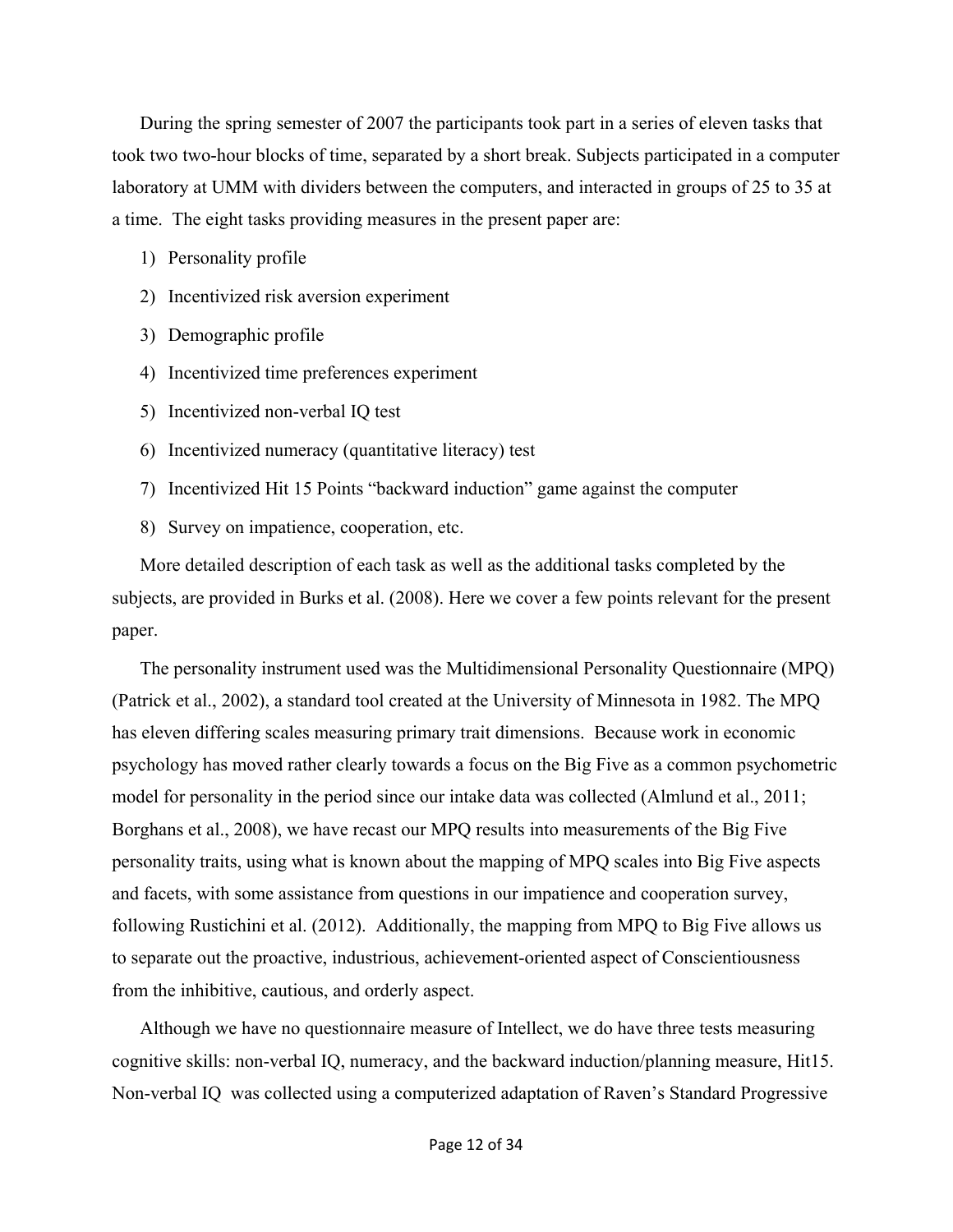Matrices (Raven et al., 2004), an abstract reasoning task. We administered the last four of the five sections, and omitted scores on the last section in calculating results because the standard version of Raven's is intended to be open-ended on time (Raven et al., 2004; p. SPM3), and we had to stop some subjects before they completed the last section. Our measure of numeracy is one half of the two-section adult test of quantitative literacy published by the Educational Testing Service (ETS, 2014), and is designed to measure how well one can use numbers found in ads, forms, flyers, articles or other printed materials, including being able to do appropriate arithmetic operations on the material to infer desired information. Finally, Hit 15 is a game played against the computer, once for training, and then four times for a small monetary prize. The goal is to be the first to add the  $15<sup>th</sup>$  point to the points total for the game, when each player on each turn must add 1, 2, or 3 points (adding 0 points is not permitted), and with the points total starting out at a different level on each play. This arguably captures not just the willingness to think ahead in the sense of setting goals, but specifically being able to reason backwards from an established goal to decide what action now is best to reach the goal (Gneezy et al., 2010).

We also used incentivized experiments to construct standard measures of two types of economic preferences, those for payments over time, and those for payments under uncertainty. For payments over time we offered four panels of seven questions, each offering a larger future payment versus a smaller and nearer one that decremented in \$5 jumps (e.g. \$80 in two days versus \$75 today). Two panels offered choices between today and a later time, while two offered choices between two days off and a later time. We used this instrument to construct estimates of the quasi-hyperbolic discount rates (Laibson, 1997) for each subject, estimating β (Beta), the present-bias parameter, or the discount factor for now versus later, and  $\delta$  (Delta), the exponential discount factor for a future date versus a later future date (following Burks et al. (2009) and Burks et al. (2012) for trucker subjects). For choices under uncertainty we offered four panels of six questions, each offering a choice between a dollar payment that incremented and a 50%-50% lottery that was kept constant (e.g. get \$2 for sure or take a 50-50 gamble with \$2 and \$10 payoffs); with small monetary gambles such as this risk neutrality is a reasonable benchmark for rational behavior. We used two of these panels (ones with all choices in the positive domain) to estimate a standard risk aversion parameter  $\sigma$  (Sigma), with risk aversion increasing in the value of σ (thus we made a standard assumption of expected utility with a power utility function with exponent 1-σ, following Burks et al. (2009) for the trucker subjects).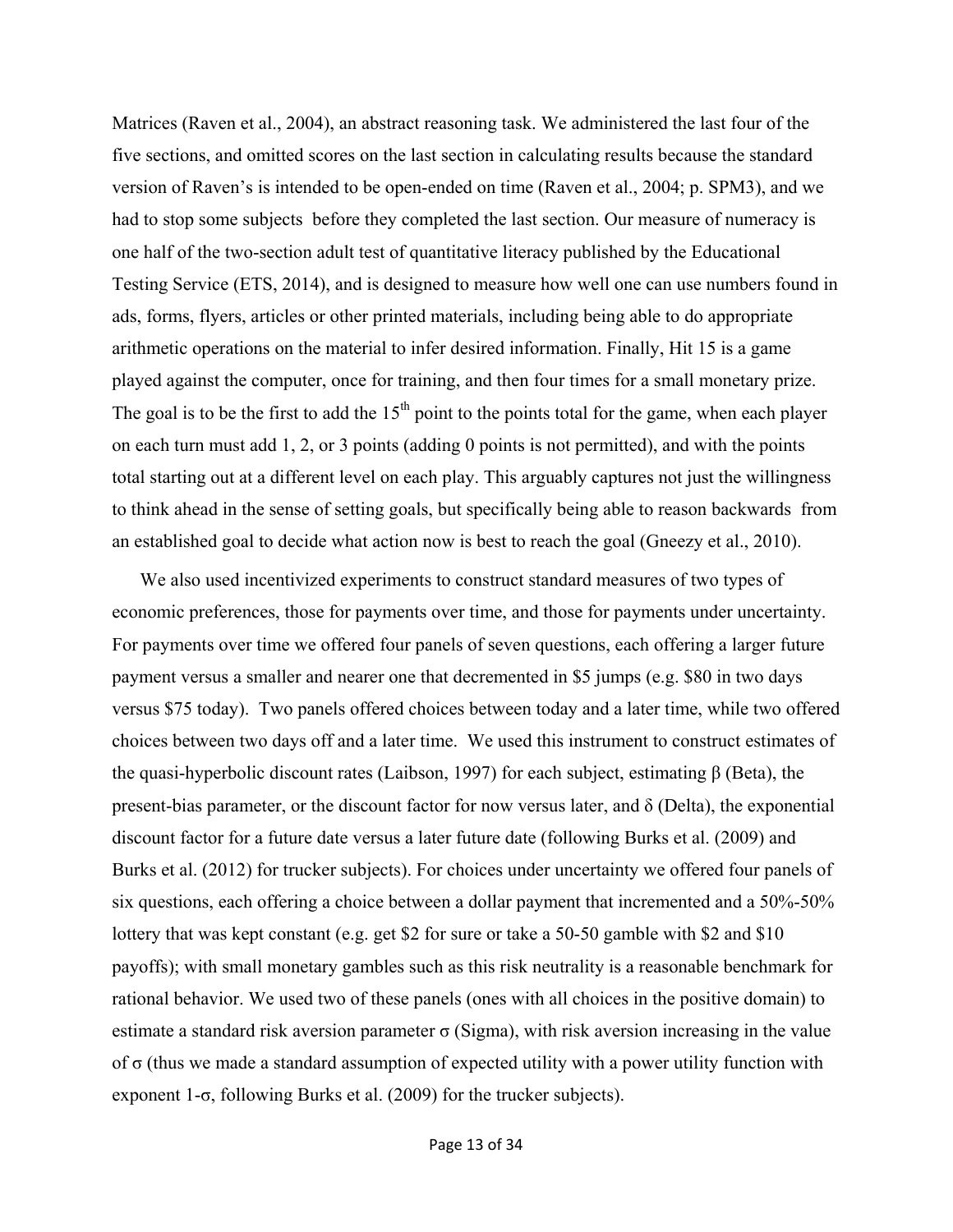#### **4.2. Follow-up data on indicators of success**

Our informed consent agreement gave us the ability to collect indicators of the academic success of our student subjects, which we did after sufficient time had elapsed to allow subjects the opportunity to graduate. We collected final cumulative grade point average (GPA, on a 0.0 to 4.0 scale, with 2.0 required for graduation), and the last date the subject attended UMM (either the date of graduation or of departure). At the time of data collection in spring 2007, the subjects' class standing distribution was as follows: freshmen (first year) 16, sophomores (second year) 30, juniors (third-year) 25, and seniors (final year) 29. Thus in fall, 2013 we were able to update our last date attended information to account for graduation in six years by subjects who were freshmen at intake, in addition to information on graduations that had taken place earlier.

#### **5. Descriptive statistical summary of subjects by success category**

We divide the student subjects into three groups by their graduation success level: graduated in four years or less  $(N=57)$ ; graduated in more than four years but no more than six years (N=23); and other—drop outs who never graduated, transfers, and those who may have graduated in greater than six years  $(N=20)$ .<sup>7</sup>

#### **5.1. Demographics**

Table 2 shows the demographic characteristics of our student subject pool by these success categories, as well as their college admission test scores, and their final cumulative grade point averages at UMM. Since we will later compare our student subjects to our truckers, for comparison we provide parallel statistics on demographics for our trainee trucker sample, also broken out by whether the trainee successfully completed the one year of employment service after training that made the training free by fulfilling the credit contract trainees signed at the start of their residential training program.

<sup>&</sup>lt;sup>7</sup> Because we can't observe students after they leave UMM, we can't be absolutely sure someone who leaves never graduated somewhere, sometime, so more carefully, our graduation categories are all defined as "graduated (from UMM)." However, this is the same framework used by official measures of institutional success and most other academic analyses, because this is typically what is available to researchers.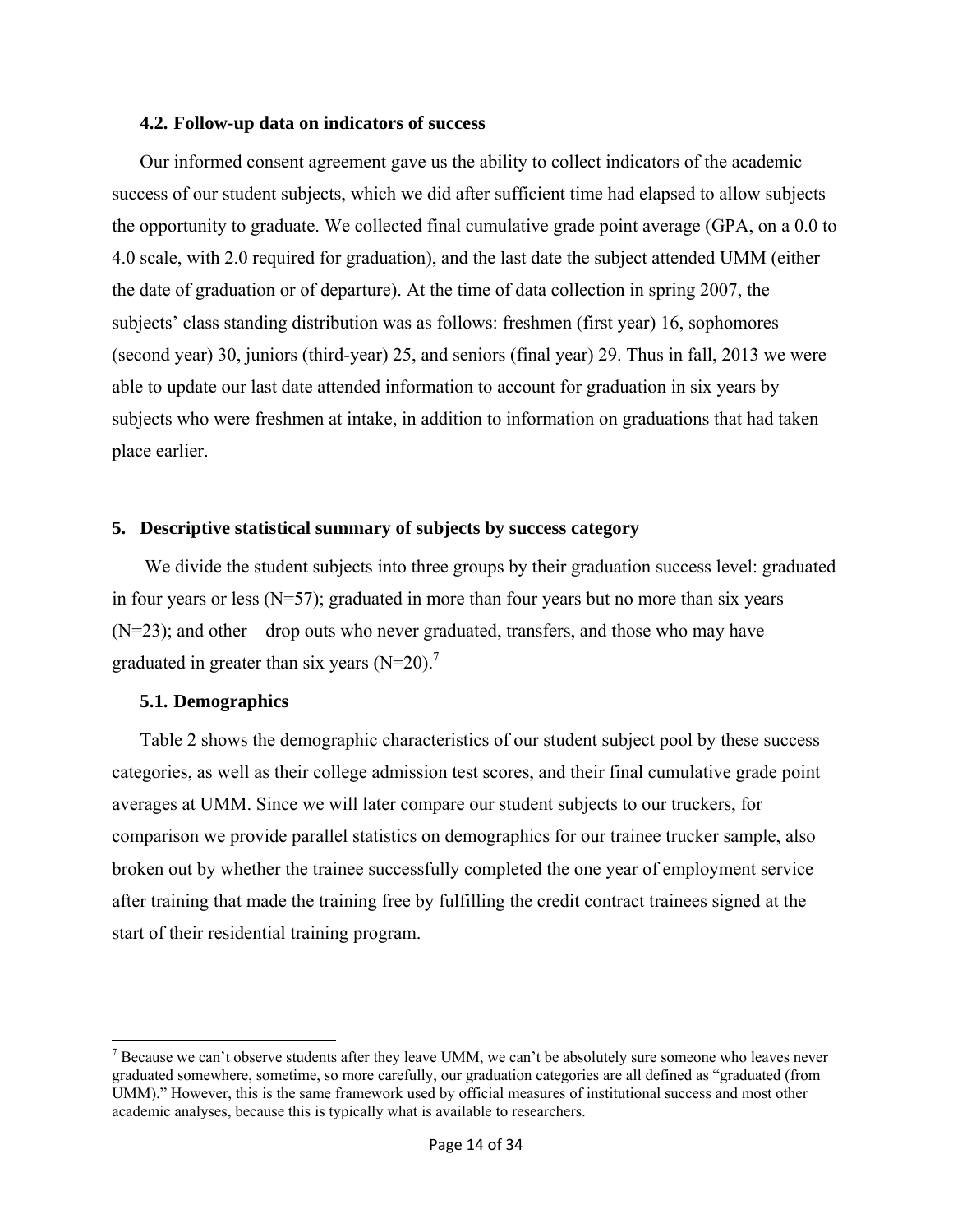#### <INSERT Table 2 ABOUT HERE>

Since we observe that there are some statistically significant demographic differences across success groups we will take demographic differences into account as control variables in our multivariate statistical analyses of the predictors of student success.

#### **5.2. Potential predictors of success**

In Table 3 we list our potential predictors of college graduation success and break out their values by success category for student subjects; for comparison we do the same for our trucker subjects based upon their vocational success. $8$  Each variable is in deviations-from-the-samplemean (z) form,  $9^9$  and the results of rank-sum tests of the differences between the underlying distributions are indicated by the superscripts.

#### <INSERT Table 3 ABOUT HERE>

We observe that when considered in isolation, several potential predictors show statistically significant differences by success category. Considering cognitive skills, non-verbal IQ is higher among those graduating in four years than either in six years or not at all, Hit15 is higher among those graduating in four years versus those not graduating, while Numeracy shows no statistical differences across success groups. Considering personality traits, the proactive aspect of Conscientiousness is higher among those finishing in four years than those in either lower success category, while Neuroticism is higher among those not graduating than among either higher success category. Finally, Delta is higher (future dollars are discounted less) among those graduating in four years than it is among students in either lower success category.

For comparison, among the truckers all three cognitive skill measures are higher among those who completed their contract. In terms of personality, only one trait is significantly different: the inhibitive aspect of Conscientiousness is lower among those who completed their contract. And both Beta (present bias discount factor) and Delta (general discount factor) have higher values (less present bias and less discounting of the future) among those who completed their contract. Trucker success has been analyzed previously (Burks et al., 2009), and will be discussed below.

 $8$  Note that in Table 3 all success categories are disjoint; this is in contrast to the later regression analyses, in which "Graduated in four years or less" is a proper subset of "Graduated in six years or less." 9

<sup>&</sup>lt;sup>9</sup> See Table 8 in the Statistical Appendix, for the means, medians, range, and standard deviation of each underlying variable.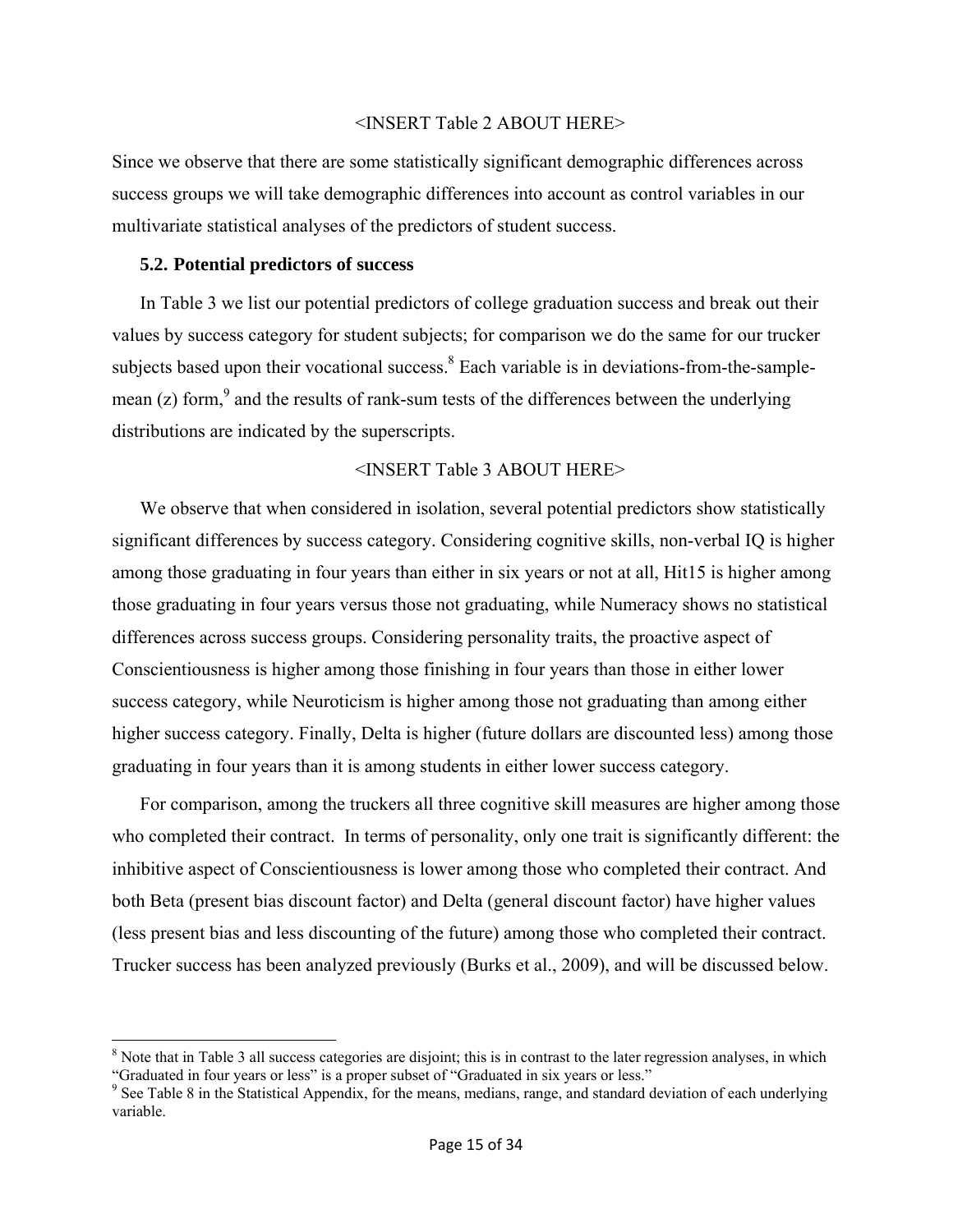#### **6. Multivariate analysis of success predictors**

#### **6.1. Graduation in four years or less**

We next consider how all our predictors fare when we simultaneously account for our demographic control variables and our potential predictors, personality characteristics plus cognitive skills, and economic preferences. Table 4 displays a set of nested logit models predicting whether or not students in our sample graduated in a timely fashion, that is, in four years or less, structured with our demographic controls and the Big Five always included, and varying the cognitive skill measure and the use of economic preferences.

#### <INSERT Table 4 ABOUT HERE>

We begin with the Big Five. The first thing we observe is that the proactive aspect of Conscientiousness is a robust predictor, with a standard deviation increase doubling or tripling the odds of success by this measure in every specification, with p-values less than 0.01. This is not inconsistent with prior literature on Conscientiousness and grades (Section 3.1), but distinctively picks out the proactive aspect of this trait as the relevant characteristic for timely graduation. The second thing we observe is that Agreeableness is robustly associated with lower chances of success, with a standard deviation increase cutting the odds of success by this measure by a half to two-thirds, with p-values less than 0.05. This is unexpected, especially given the existing literature suggesting agreeableness might be positively related to grades (Section 3.1). Since individuals high in Agreeableness are likely to be positively concerned with others, we might conjecture that in our sample, drawn from a population with relatively high social and environmental consciousness, students above the mean in Agreeableness spend too much energy on extra-curricular causes. But this is at best a guess. Neuroticism, which differs across the student success categories in Table 3, does not affect graduation in four years once other variables are taken into account.

Considering our cognitive skills measures, we find that both Hit15 and Non-Verbal IQ have the expected effect, approximately doubling the odds of graduating in four years, with p-values less than 0.05, when considered alone. Numeracy taken alone has no predictive impact, but this is not surprising as our particular numeracy measure was calibrated for the trucker subject pool, and is not demanding enough to capture very much variation among college students. When all three are entered together, only Hit15 is near statistical significance, at  $p = 0.109$ .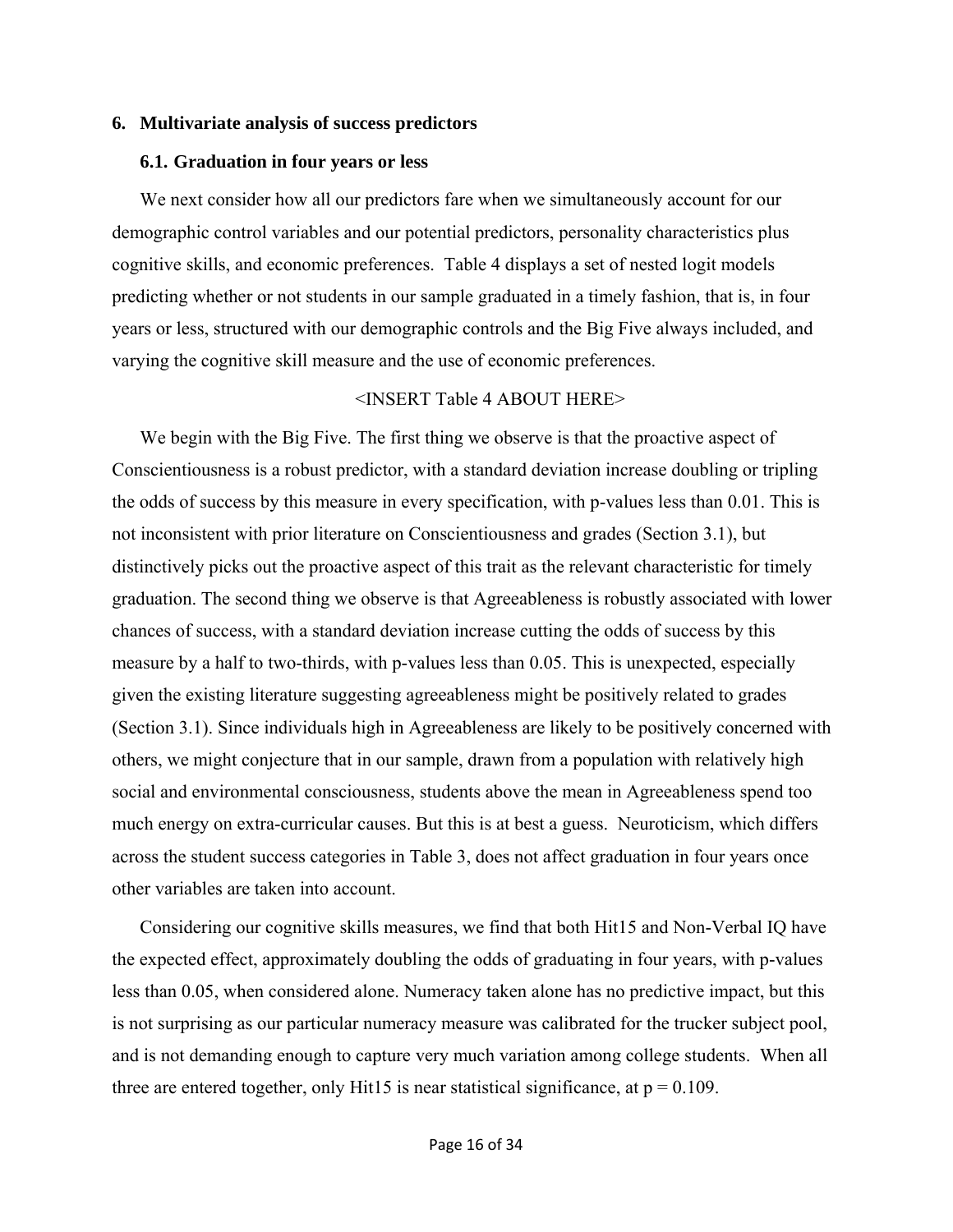Turning to economic preferences, both Beta and Delta, when entered without cognitive skills, have some predictive power. Students who are less present-biased, and those who discount the future over the longer run less, as measured in our experiments with dollar payoffs, are more likely to graduate in four years. Only Delta remains statistically significant in the full model, however.

### **6.2. Graduation in six years or less**

Let us compare these findings with those we get when using the same approach to graduation in six years or less.<sup>10</sup> Table 5 displays a set of nested logit models predicting whether or not students in our sample graduated in six years or less, structured with our demographic controls and the Big Five always included as predictors, and varying the cognitive skill measure and the use of economic preferences.

### <INSERT Table 5 ABOUT HERE>

 We again begin with the Big Five. The first thing we observe is that the proactive aspect of Conscientiousness is a robust predictor, just as in the case of graduation in four years, but now the odd ratios are even higher, with a standard deviation increase multiplying the odds of success by 3.5 or more times in every specification, and 7.3 times in the full model, with most p-values less than 0.01. This is a very large effect. We also see the same pattern as before with Agreeableness: a standard deviation increase cuts the odds of success to as little as a quarter of the level before the increase, with all p-values less than 0.05. As with the prior set of results, Neuroticism also fails to predict this outcome when other variables are taken into account.

 Cognitive skills show a similar pattern to that observed with graduation in four years, with one big difference: the Hit15 measure is larger and more significant when entered alone than is Non-Verbal IQ. Further, in the full model, when all our independent variables are competing to provide predictive power, Hit15 remains significant while IQ does not, and a standard deviation increase in Hit15 performance multiplies the odds of success by 2.7.

 Finally, we consider economic preferences. The story here is that there is no story as compared to the prior results—using this larger and more expansive definition of graduation success, differences in economic preferences do not predict differences in graduation. We can

 $10$  Unlike the structure of Table 3, in which success categories are disjoint, here students who graduated in four years are a proper subset of those graduating in six years or less.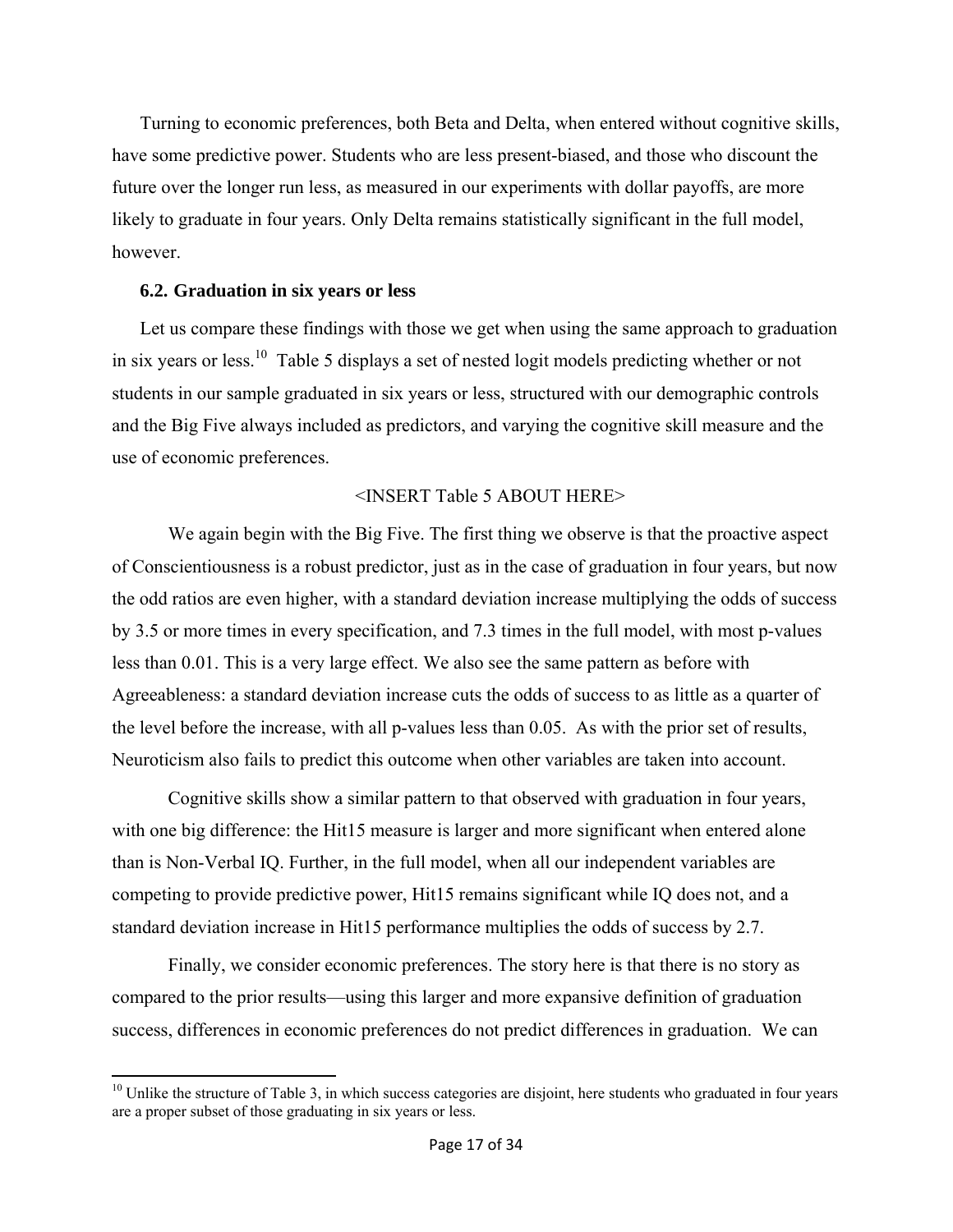offer a natural *ex post* interpretation based on the academic advising experiences of two of us (Anderson and Burks): a personal characteristic we often observe in advisees who graduate in four years or less is a strong desire to move on to a job or advanced training for a professional career, and a relatively instrumental approach to the collegiate experience. It would not be surprising if students with this approach also had future-oriented time preferences in a measure using monetary rewards.

#### **6.3. Cumulative GPA**

 We next ask what the same modeling approach reveals about predictors of the final cumulative GPA of our student subjects. Table 6 displays a set of nested two-sided Tobit models (to account for the upper and lower bounds on possible GPAs) that predict the GPA at last observation of the students in our sample, structured with our demographic controls and the Big Five always included, and varying the cognitive skill measure and the use of economic preferences.

### <INSERT Table 6 ABOUT HERE>

We again begin with the Big Five. The first thing we observe is that the proactive aspect of Conscientiousness is just as robust a predictor of GPA as it was of graduation, with a standard deviation increase predicting a .24 to .28 increase in cumulative GPA (35% to 40% of a standard deviation), and with all p-values less than 0.01. This is consistent with existing literature discussed in Section 3.1. Second, Agreeableness has no predictive power for GPA, in any specification. So whatever the source of its negative effect on graduation, it cannot be due to its effect on GPA.

 Cognitive skills also have a positive effect on GPA, as expected from the literature discussed in Section 3.2. The effect sizes are not quite as large as those for the proactive aspect of Conscientiousness, but they are all significant at the 0.05 level. In the full model, when all our independent variables are competing to provide predictive power, all our cognitive skill measures lose statistical significance. This suggests that whatever the source of the positive effect of Hit15 on graduation in six years or less, it does not come through GPA.

 Our economic preferences are all significant at the 0.10 level or better when entered alone, and Sigma, the risk aversion parameter, is negatively associated with GPA. However, this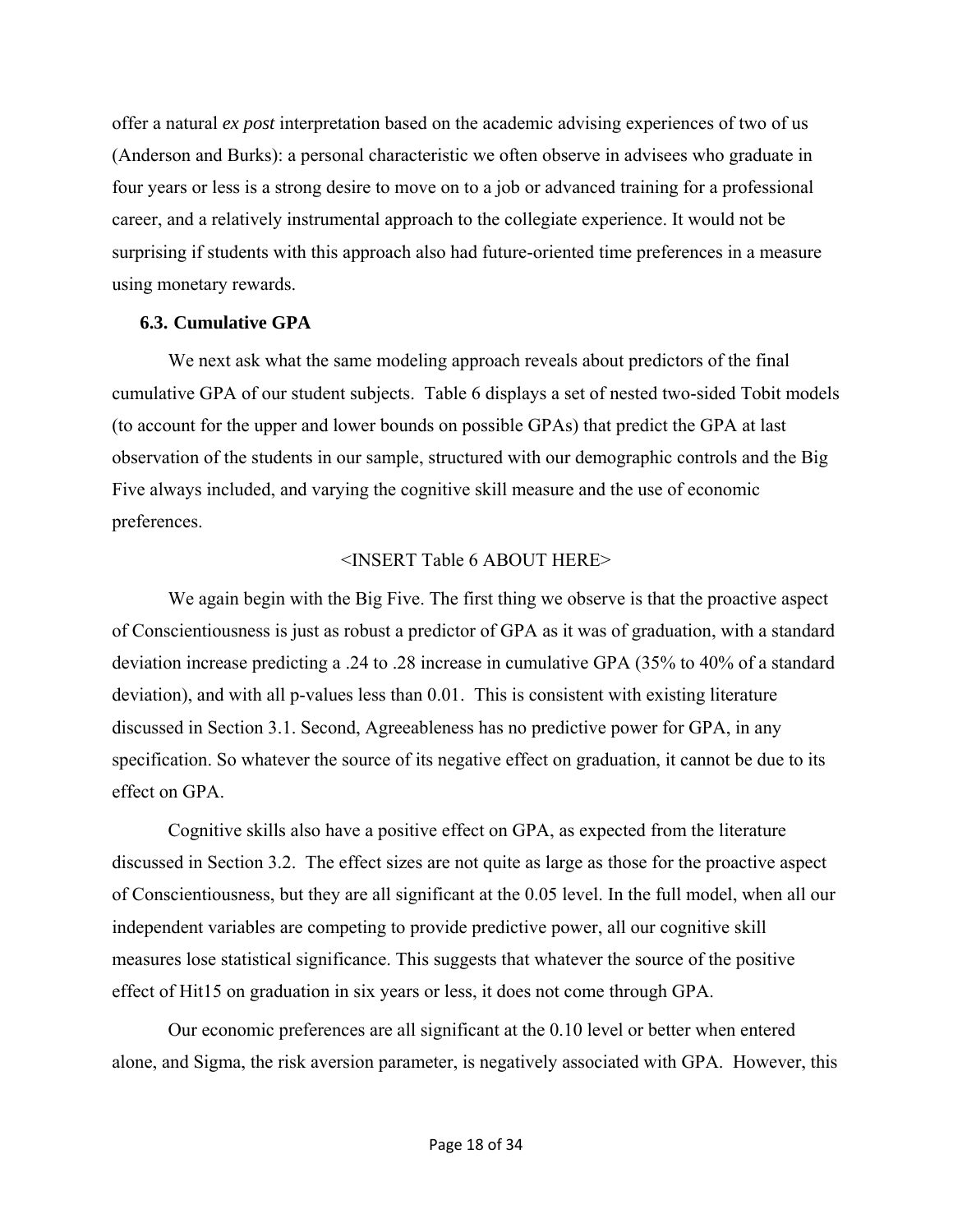effect vanishes in the full model, in which only Delta (the long term discount factor) is associated with GPA, suggesting that more future-oriented students tend to have higher GPAs.

#### **6.4. Comparison with vocational success for trainee truckers**

 As mentioned above (Section 1.2), because our study of student success is embedded in a larger project (Burks et al., 2008), we are able to run exactly the same analysis on a group of 1,065 trainee truckers, who were in the middle of a two-week vocational training program at the time of study intake, which took place during December 2005 through August 2006 at a location in the Midwestern US. Each subject had already signed a credit contract that required the trainee to complete the second week of training and a full year of employment after training, in order for the cost of the training program to be absorbed by the motor carrier. Drivers who exited (for any reason) before completing the training and the contracted year of employment owed the market price of the training, in full, to the firm. Table 7 displays a set of nested logit models predicting whether or not a trainee completed the training contract, with the same structure as our student success models: with our demographic controls and the Big Five always included, and varying the cognitive skill measure and the use of economic preferences.

### <INSERT Table 7 ABOUT HERE>

 We again begin with the Big Five. The first thing we observe is that with the truckers it is not the proactive aspect of Conscientiousness, but the inhibitive aspect that is predictive, and the relationship is inverted: a standard deviation increase in inhibitive Conscientiousness cuts the odds of success by a fifth. The negative role of inhibitive conscientiousness, which is associated with rule-following and self-control, turns out to be due to its effects on quits (as opposed to discharges), and has a natural explanation in an increased reaction to the inability of the driver to control some of the many stochastic factors that affect earnings on the mileage pay (piece rate) system used for road drivers (Rustichini et al., 2012). In some models we see a positive effect of Agreeableness, but this is not robust.

 Cognitive skills are all predictive of trucker success. Individually all are highly statistically significant, and have similar effect sizes. But in the full model Hit15 has the largest individual effect, and remains significant at the 0.01 level while Numeracy drops out, and Non-Verbal IQ becomes weaker and less statistically significant. We interpret this as due to the importance of reasoning back to the best current action from goals set by the firm to complete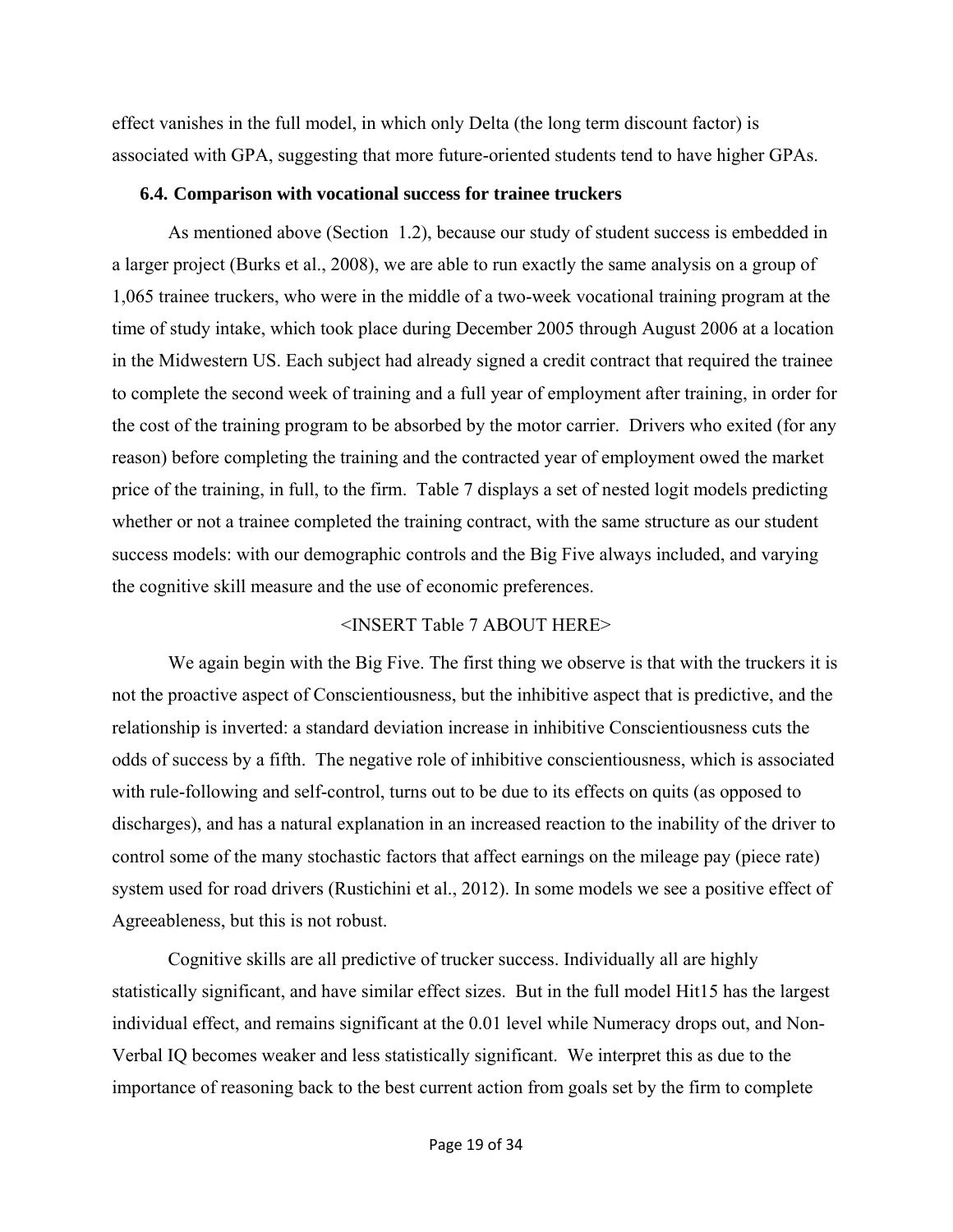trips in an environment in which each trip is likely to be unique and effort is subject to multiple, partly conflicting, and partly stochastic constraints (Burks et al., 2009).<sup>11</sup>

 Finally, economic preferences have little traction in predicting trucker success. Beta is positively associated with completing the training contract when economic preferences are entered alone, but this disappears in the full model.

#### **7. Discussion and Conclusions**

We analyzed the power of personality traits, cognitive skills, and economic preferences, controlling for demographic characteristics, to predict three measures of student success for our sample from the University of Minnesota, Morris: graduation in four years or less, graduation in six years or less, and final cumulative GPA. We compared our results to those for predicting success in completing a one year credit contract that made commercial driver training free for trainee truckers who were in a two-week residential training program. Our findings have the following simple summary: the situations in which students studying at a selective four-year undergraduate college, and trainees finishing a two-week vocational training school and then trying to complete a year of employment in a blue-collar service job paid on piece rates, are different in specific and understandable ways, and the characteristics of individual students which predict success in each setting are appropriately different.

Our student subject pool is modest in size, and because not all students were freshman at the time of intake (and even the freshman had already been at UMM for one semester), there may already have been some selection for graduation success in the subject pool. In addition, UMM students occupy a particular location in the demographics of the U.S. higher education industry (as discussed in Section 2.2). While they are in some important ways representative (e.g. they have more typical socio-economic backgrounds for the broad collegiate population than those of students at private liberal arts colleges), we would not suggest that results such as our finding on the negative effect of Agreeableness on graduation, or even our more intuitive result for the proactive aspect of Conscientiousness, are generally applicable without more research.

 $11$  Drivers plan their own trips, which vary from dispatch to dispatch, and which may be for a few hundred or a more than 2,000 miles; they are subject to customer schedule demands, fueling location, parking location, and highway segment restrictions, the Federal hours of service regulations, and traffic and weather conditions.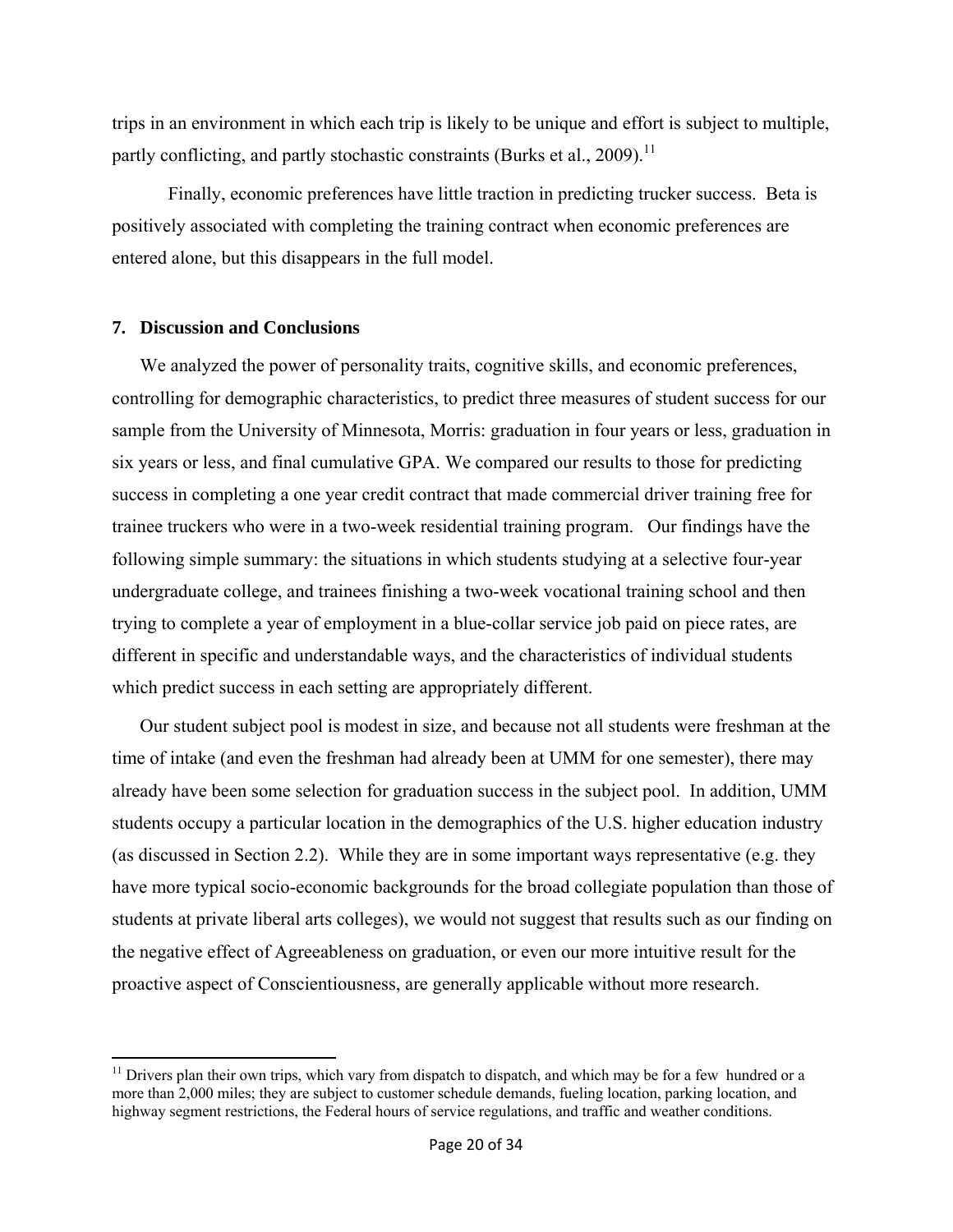However, there is one test not usually employed when looking at predictors of success that has a common effect across both settings: the Hit15 "backward induction" task. In this task subjects need to plan ahead not just in the general sense of setting goals (a factor which has been separately studied for its prediction of academic success by psychologists (Morisano et al., 2010)), but in the more specific sense of reasoning backwards from an established goal to the best present action for achieving it. There is in fact a unique solution to the problem as posed in the game, and it appears that the degree to which a subject can solve this puzzle—independently of all the other individual characteristics that we measured—is a strong predictor of eventually achieving graduation for college students. Since it is also a strong predictor of whether vocational trainees can satisfy their training contract and avoid a large financial debt, this result is likely to be more generally applicable, beyond our specific college student subject pool.

Why might this be the case? We offer the following speculation. This measure may be capturing a distinct aspect of the ability to self-manage one's effort in the light of short-tomedium-term goals in a non-routine setting, in which one may have to adjust one's actions due to novel changes in the environment. Among the trucker subjects a factor analysis found that one could combine non-verbal IQ, numeracy, and Hit15 into a common "cognitive skill index."<sup>12</sup> Among the students this is not feasible,<sup>13</sup> but it is nonetheless obvious that Hit 15 requires a form of reasoning and is related to general cognitive ability or IQ. The fact that it provides incremental validity beyond IQ (or numeracy) suggests that it assesses a particular kind of cognitive ability, involving backward induction in the ability to plan, that is not well covered by standard cognitive ability tests. Because there is a "trick" to the instrument we used, it is likely to work well only as long as it is not already known to subjects, but it may be that exploring other ways of capturing a postulated "backward induction" skill could be fruitful, and exploring the value of this measure in other settings could be scientifically valuable.

More directly considering the behavioral economics of education, our findings have clear incremental implications for admissions and retention officials at selective colleges and universities: though the ability to self-manage is already a focus of institutional effort at many

<sup>&</sup>lt;sup>12</sup> Specifically, each component loaded almost equally, and there was one positive eigenvector, indicating one common factor

 $<sup>13</sup>$  This is due to not only to the small N, but also to the fact that our measure of numeracy (aimed at high school</sup> literacy) is really too low a bar for students at a selective college, and also a weaker limitation that the Standard Progressive Matrices (as opposed to the Advanced Progressive Matrices) provides relatively weak discrimination among subjects near the top end of the scale (Raven et al., 2004)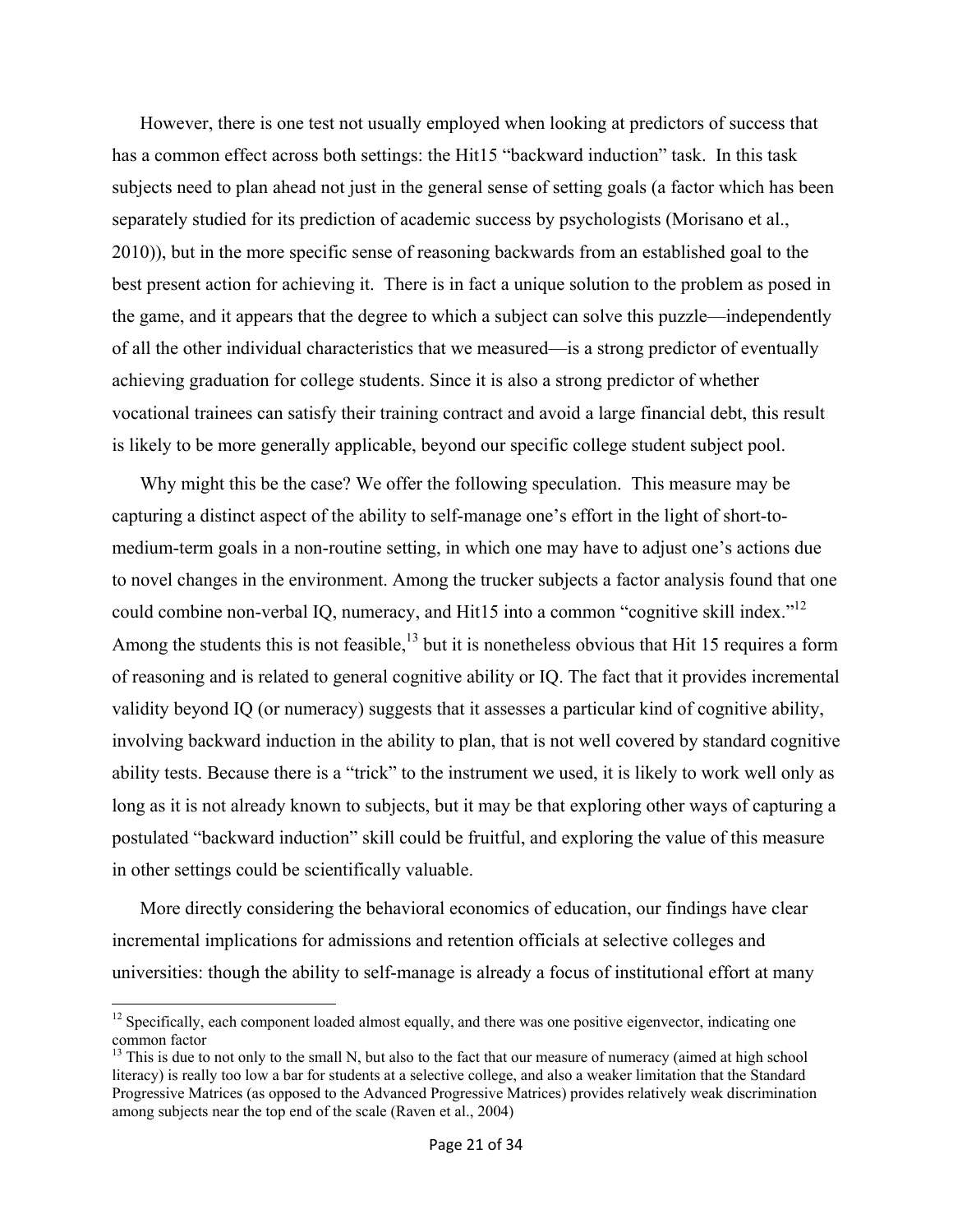institutions, it may be that the cognitive skill aspect of this ability is not fully appreciated. Recognizing this might lead to either different admissions policies (assuming a valid instrument for measuring the backward induction component of planning ability were available), or perhaps more naturally, to the development of supplemental interventions aimed at developing this skill among students who are not moving effectively towards graduation.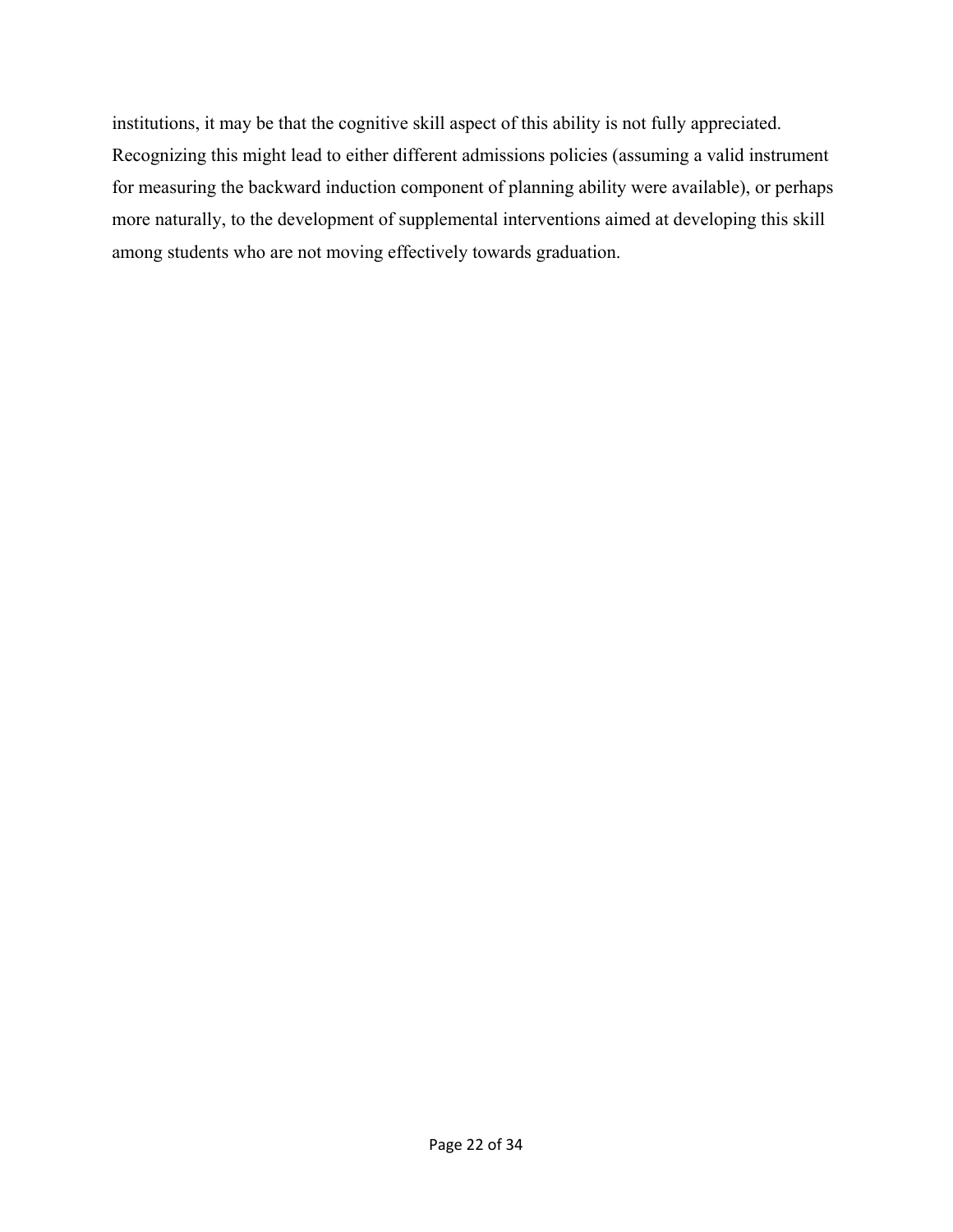## **8. Statistical Appendix**

 Table 8 provides the underlying descriptive statistics for the independent variables utilized, including the means and standard deviation values used to construct the z-score versions of these variables.

<INSERT Table 8 ABOUT HERE>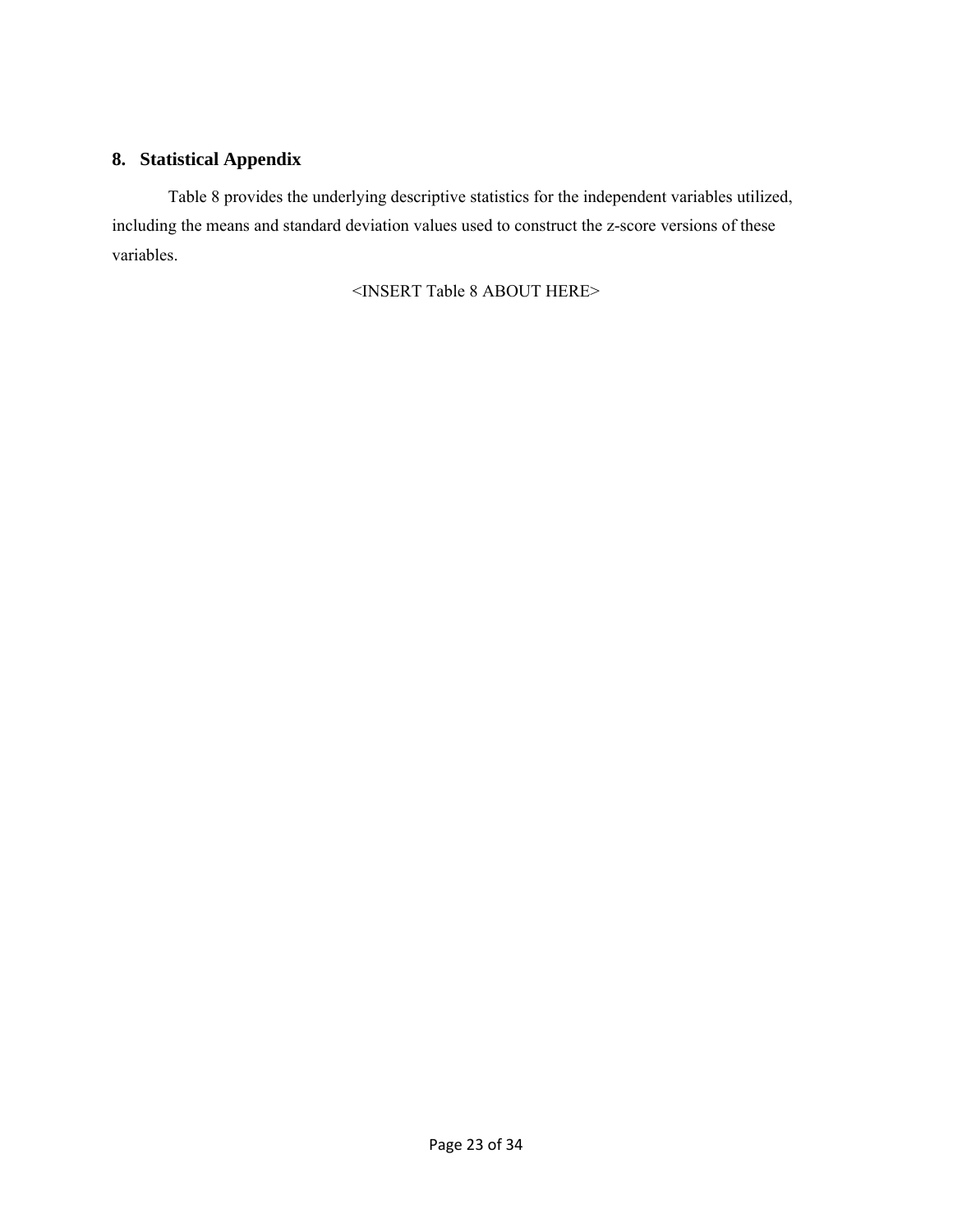| <b>Table 1: ACT Rankings of Colleges by Selectivity</b> |                                    |                                        |                                                                 |  |  |  |  |  |
|---------------------------------------------------------|------------------------------------|----------------------------------------|-----------------------------------------------------------------|--|--|--|--|--|
| <b>Selectivity</b><br><b>Level</b>                      | <b>ACT</b><br><b>Middle</b><br>50% | <b>SAT</b><br><b>Middle</b><br>$50\%*$ | <b>Definition</b>                                               |  |  |  |  |  |
| 1. Highly<br>Selective                                  | $25 - 30$                          | 1710-2000                              | Majority admitted from top 10% of H.S. class                    |  |  |  |  |  |
| 2. Selective                                            | $21 - 26$                          | $1470 - 1770$                          | Majority admitted from top 25% of H.S. class                    |  |  |  |  |  |
| 3. Traditional                                          | $18 - 24$                          | $1290 - 1650$                          | Majority admitted from top 50% of H.S. class                    |  |  |  |  |  |
| 4. Liberal                                              | $17 - 22$                          | 1230-1530                              | Majority admitted from bottom 50% of H.S.<br>class              |  |  |  |  |  |
| 5. Open                                                 | $16 - 21$                          | 1170-1480                              | Generally open to all with High<br>School diploma or equivalent |  |  |  |  |  |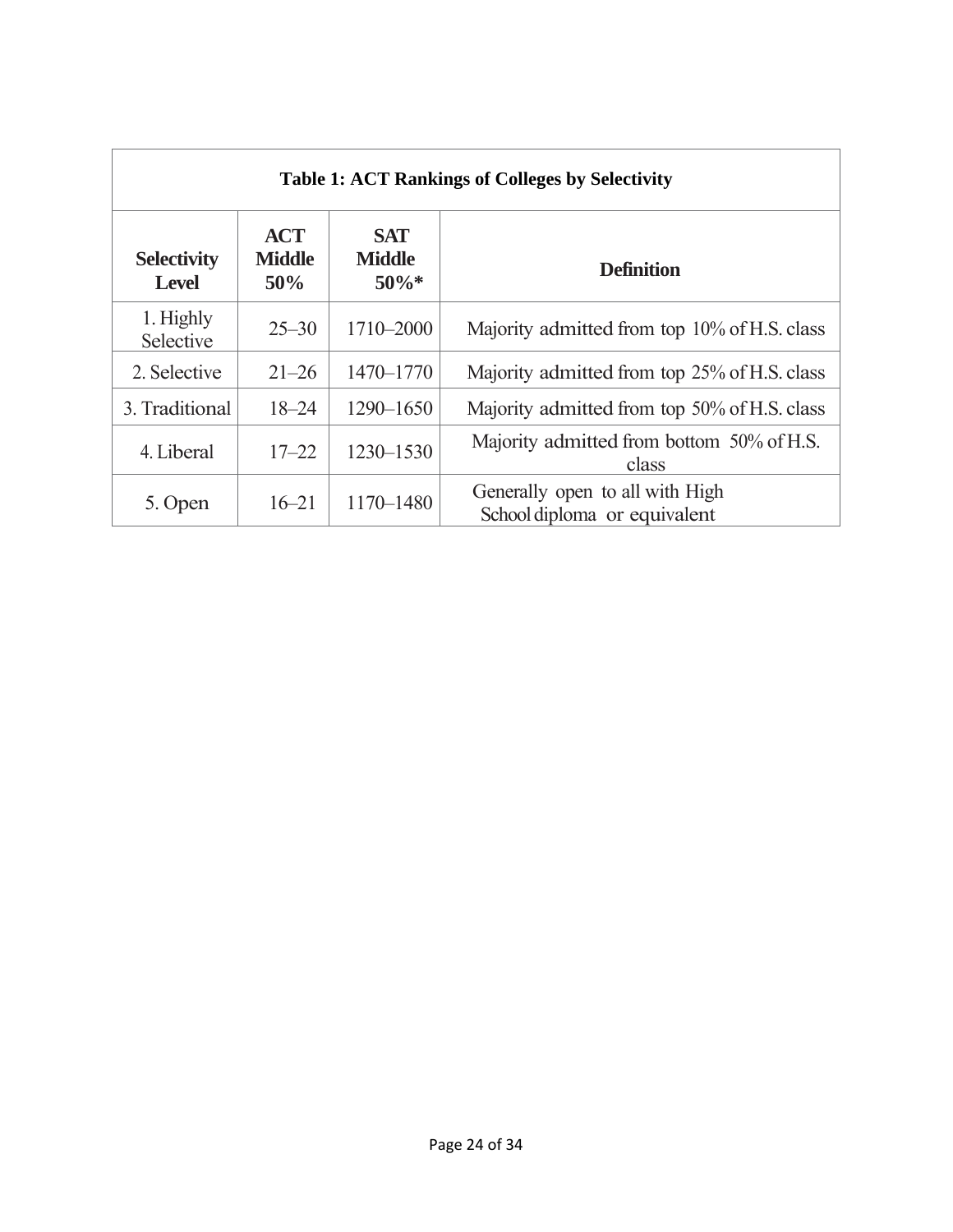|                                              |                    | <b>Students</b>                    | <b>Truckers</b>    |                            |                     |  |
|----------------------------------------------|--------------------|------------------------------------|--------------------|----------------------------|---------------------|--|
|                                              | 4 Year<br>Grad     | <b>Other</b><br><b>6 Year Grad</b> |                    | <b>Completed</b><br>1 year | Did not<br>Complete |  |
| N                                            | 57                 | 23                                 | 20                 | 358                        | 711                 |  |
| Age                                          | 20.58              | $21.96^a$                          | $20.53^{a}$        | 37.55                      | 37.11               |  |
| Gender (%Male)                               | 38.6               | 39.1                               | 40                 | 89.2                       | 90.2                |  |
| <b>Family Income</b><br>(thousands of $\$$ ) | $84.2^{ab}$        | $68.7^{a}$                         | $68.5^{b}$         | 22.8                       | 23.8                |  |
| Race (%White)                                | $82.5^{\rm a}$     | $91.3^{b}$                         | 45.0 <sup>ab</sup> | 86.0 <sup>a</sup>          | $77.2^{\rm a}$      |  |
| ACT(z)                                       | $0.24^{a}$         | $0.11^{b}$                         | $-0.82^{ab}$       | N/A                        | N/A                 |  |
| <b>UMM GPA</b> (raw)                         | $3.41^a$           | $3.12^{b}$                         | $2.66^{ab}$        | N/A                        | N/A                 |  |
| <b>UMM GPA (z)</b>                           | 0.37 <sup>ab</sup> | $-0.13^{ac}$                       | $-0.91^{bc}$       | N/A                        | N/A                 |  |

**Table 2: Student ACT and GPA, and Demographics for Both Subject Groups, by Success Category:** The values for Age and Family Income are means. Gender and Race reported as percentages. Variables with "(z)" are in sample standard deviation units from the sample mean (within each subject pool). Columns with the *same superscript* are from *statistically distinct* sample distributions (within each subject pool); bold superscript letters represent p≤.05 and regular superscript letters represent p≤.10. Mean values are compared using two-sided rank sum tests and percentages are compared using two-sided tests of differences in proportions.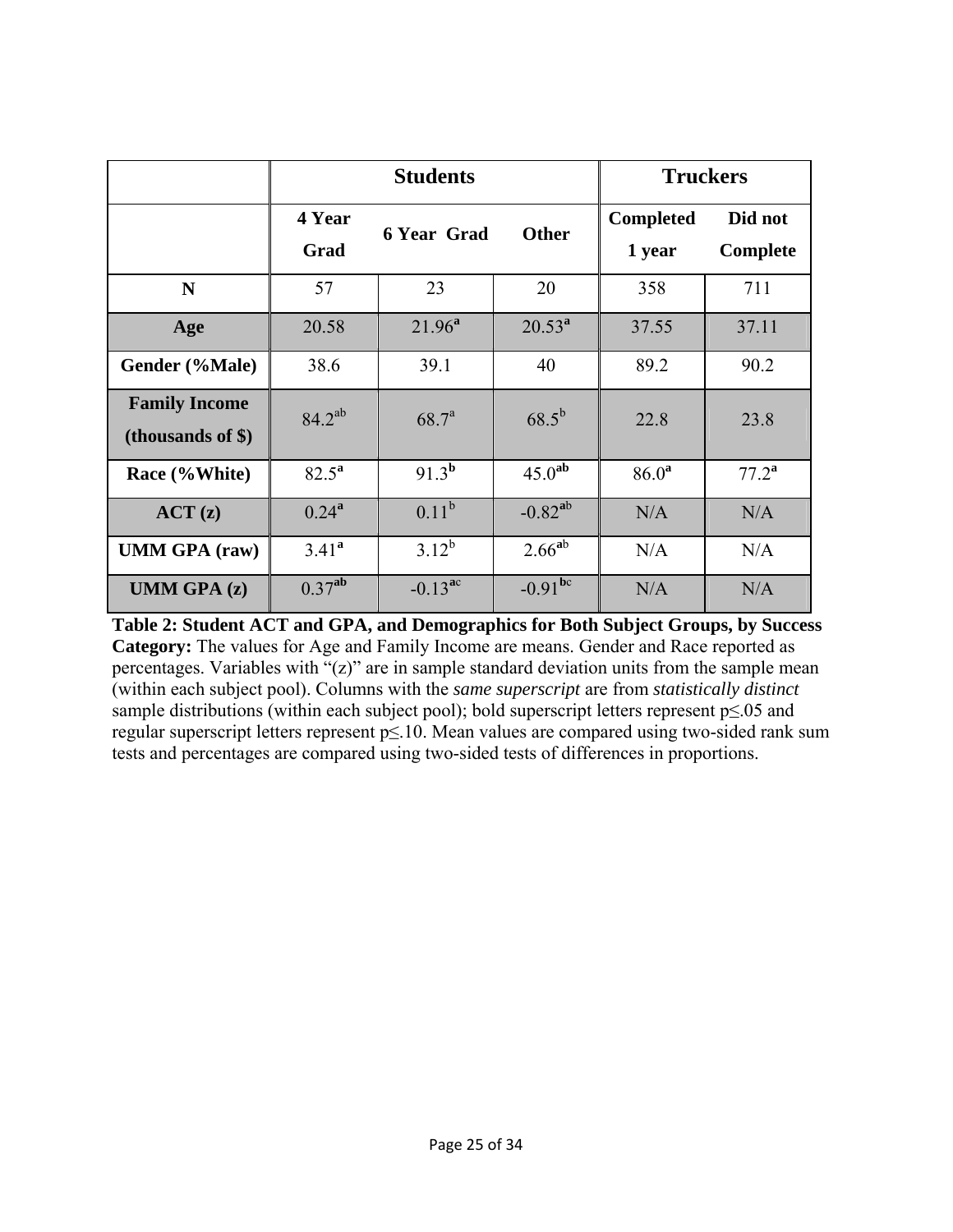|                            |                    | <b>Students</b>      |                      | <b>Truckers</b>    |            |
|----------------------------|--------------------|----------------------|----------------------|--------------------|------------|
|                            | 4 Year             | 6 Year               | <b>Other</b>         | <b>Completed 1</b> | Did not    |
|                            |                    |                      |                      | Year               | Complete   |
| N                          | 57                 | 23                   | 20                   | 358                | 711        |
| IQ (mean= $100$ )          | $102.0^{ab}$       | $97.6^{b}$           | $97.15^a$            | $102.1^a$          | $98.9^{a}$ |
| IQ(z)                      | 0.20 <sup>ab</sup> | $-0.24$ <sup>a</sup> | $-0.28^{b}$          | 0.21 <sup>a</sup>  | $-0.11^a$  |
| Hit $15(z)$                | $0.18^{a}$         | 0.07                 | $-0.61$ <sup>a</sup> | $0.29^{a}$         | $-0.11^a$  |
| Numeracy $(z)$             | 0.01               | 0.22                 | $-0.3$               | 0.20 <sup>a</sup>  | $-.10a$    |
| Agreeableness (z)          | $-0.1$             | 0.2                  | 0.05                 | 0.02               | $-0.01$    |
| <b>Conscinhibitive (z)</b> | 0.07               | $-0.26$              | 0.09                 | $-0.12^{a}$        | $0.06^a$   |
| <b>ConscProactive (z)</b>  | 0.24 <sup>ab</sup> | $-0.17^{\rm a}$      | $-0.47^{\rm b}$      | $-0.06$            | 0.03       |
| <b>Extraversion</b> (z)    | $-0.27$            | 0.24                 | $-0.21$              | 0.00               | 0.00       |
| Neuroticism (z)            | $-0.01a$           | $-0.32^{b}$          | $0.39^{ab}$          | 0.00               | 0.00       |
| <b>Openness</b> (z)        | 0.05               | $-0.15$              | 0.04                 | $-0.01$            | 0.03       |
| Beta $(z)$                 | 0.26               | $-0.28$              | $-0.45$              | $0.12^a$           | $-0.06a$   |
| Delta (z)                  | $0.23^{ab}$        | $-0.29^{\rm a}$      | $-0.36^{b}$          | 0.07 <sup>a</sup>  | $-0.03^a$  |
| Sigma $(z)$                | $-0.03$            | 0.16                 | $-0.13$              | $-0.05$            | 0.02       |

**Table 3: Potential Predictors of Success among Students & Truckers, by Success Category:** Variables with "(z)" are in sample standard deviation units from the sample mean (within each subject pool). Columns with the *same superscript* are from *statistically distinct* sample distributions (within each subject pool); bold superscript letters represent p≤.05 and regular superscript letters represent p≤.10. Mean values are compared using the two-sided rank sum test.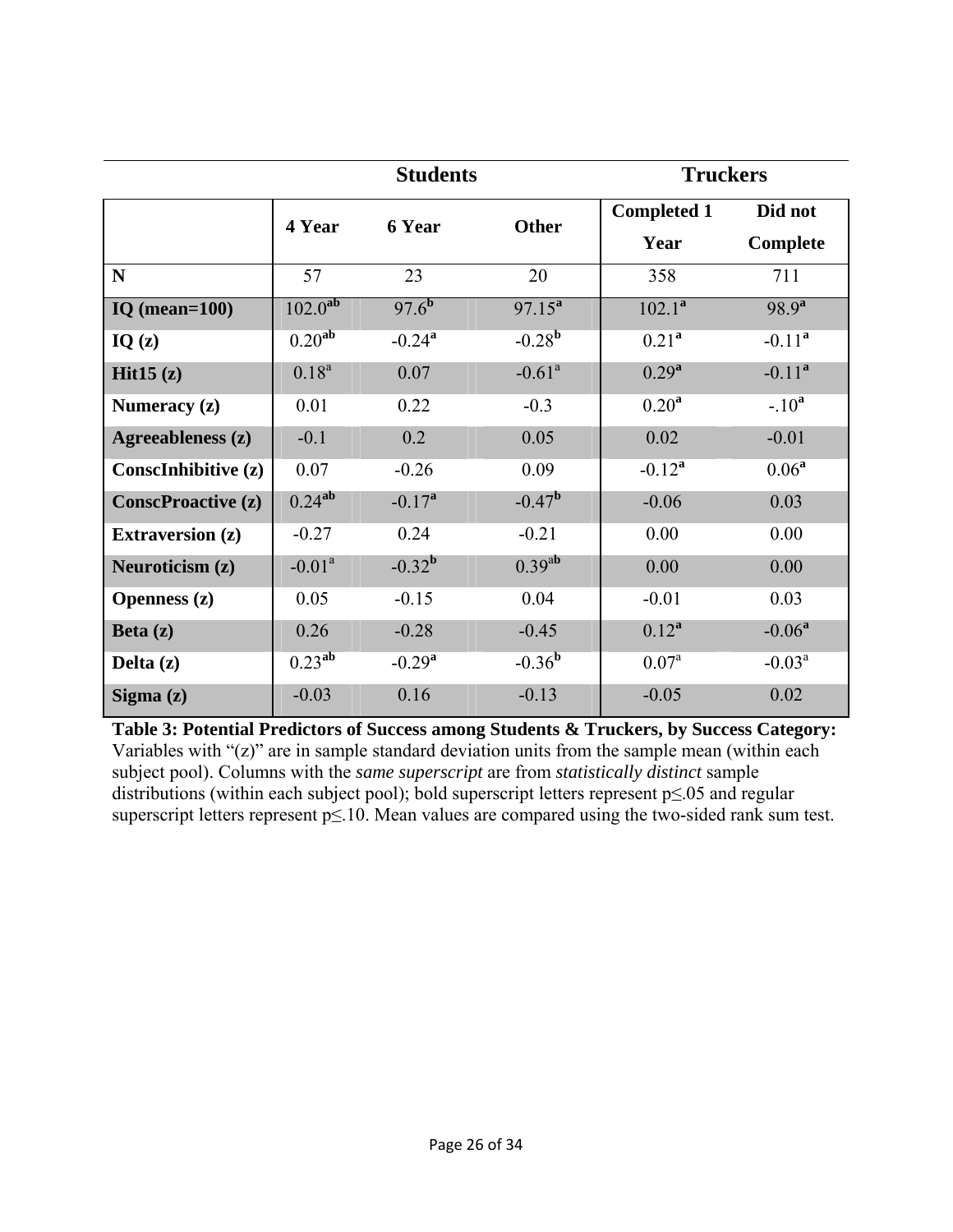|                                            | Big 5      | Big $5 W/$<br>Hit15 | Big 5<br>W/<br>IQ  | Big $5 W/$<br><b>Num</b> | Big $5 W/$<br>Econ | <b>Full</b> |  |  |  |
|--------------------------------------------|------------|---------------------|--------------------|--------------------------|--------------------|-------------|--|--|--|
| Variable:                                  | OR/p       | OR/p                | OR/p               | OR/p                     | OR/p               | OR/p        |  |  |  |
| Age                                        | 0.894      | 0.859               | 0.918              | 0.881                    | 0.849              | 0.849       |  |  |  |
|                                            | (0.408)    | (0.366)             | (0.588)            | (0.385)                  | (0.318)            | (0.408)     |  |  |  |
| Race(Non-White)                            | 0.388*     | 0.401               | 0.424              | $0.368*$                 | 0.537              | 0.508       |  |  |  |
|                                            | (0.092)    | (0.126)             | (0.131)            | (0.079)                  | (0.333)            | (0.321)     |  |  |  |
| Gender                                     | 0.794      | 0.988               | 0.780              | 0.850                    | $0.315*$           | 0.438       |  |  |  |
|                                            | (0.661)    | (0.983)             | (0.645)<br>(0.758) |                          | (0.084)            | (0.229)     |  |  |  |
| <b>Income</b>                              | 1.007      | 1.007               | 1.004              | 1.008                    | 1.000              | 0.998       |  |  |  |
|                                            | (0.276)    | (0.307)             | (0.585)            | (0.240)                  | (0.986)            | (0.846)     |  |  |  |
| <b>Agreeableness</b>                       | $0.474**$  | $0.435**$           | $0.457**$          | $0.461**$                | $0.413**$          | $0.346***$  |  |  |  |
|                                            | (0.017)    | (0.013)             | (0.013)            | (0.016)                  | (0.016)            | (0.008)     |  |  |  |
| ConscInhibitive                            | 1.300      | 1.375               | 1.031              | 1.325                    | 1.309              | 1.517       |  |  |  |
|                                            | (0.399)    | (0.332)             | (0.930)            | (0.389)                  | (0.463)            | (0.342)     |  |  |  |
| <b>ConsProactive</b>                       | $2.228***$ | $2.404***$          | 2.789***           | $2.118**$                | $3.105***$         | 3.313***    |  |  |  |
|                                            | (0.008)    | (0.006)             | (0.002)            | (0.014)                  | (0.002)            | (0.003)     |  |  |  |
| <b>Extraversion</b>                        | 0.668      | 0.735               | 0.698              | 0.697                    | 0.641              | 0.706       |  |  |  |
|                                            | (0.137)    | (0.268)             | (0.194)            | (0.188)                  | (0.169)            | (0.292)     |  |  |  |
| <b>Neuroticism</b>                         | 0.882      | 0.982               | 0.940              | 0.850                    | 0.794              | 0.751       |  |  |  |
|                                            | (0.647)    | (0.948)             | (0.822)            | (0.579)                  | (0.446)            | (0.392)     |  |  |  |
| <b>Openness</b>                            | 1.289      | 1.226               | 1.255              | 1.271                    | 1.398              | 1.356       |  |  |  |
|                                            | (0.328)    | (0.436)             | (0.395)            | (0.360)                  | (0.241)            | (0.307)     |  |  |  |
| Hit15                                      |            | $2.036**$           |                    |                          |                    | 1.708       |  |  |  |
|                                            |            | (0.020)             |                    |                          |                    | (0.109)     |  |  |  |
| IQ                                         |            |                     | 1.881**            |                          |                    | 1.208       |  |  |  |
|                                            |            |                     | (0.025)            |                          |                    | (0.602)     |  |  |  |
| <b>Numeracy</b>                            |            |                     |                    | 0.945                    |                    | 0.683       |  |  |  |
|                                            |            |                     |                    | (0.824)                  |                    | (0.243)     |  |  |  |
| <b>Beta</b>                                |            |                     |                    |                          | $1.737*$           | 1.676       |  |  |  |
|                                            |            |                     |                    |                          | (0.091)            | (0.168)     |  |  |  |
| <b>Delta</b>                               |            |                     |                    |                          | $2.274**$          | 2.086**     |  |  |  |
|                                            |            |                     |                    |                          | (0.013)            | (0.031)     |  |  |  |
| <b>Sigma</b>                               |            |                     |                    |                          | 0.894              | 0.912       |  |  |  |
|                                            |            |                     |                    |                          | (0.661)            | (0.739)     |  |  |  |
| <b>Constant</b>                            | 12.150     | 24.344              | 9.113              | 15.507                   | 115.062            | 112.829     |  |  |  |
|                                            | (0.381)    | (0.360)             | (0.504)            | (0.366)                  | (0.185)            | (0.264)     |  |  |  |
| N                                          | 100        | 100                 | 100                | 99                       | 97                 | 96          |  |  |  |
| pseudo R-sq                                | 0.164      | 0.213               | 0.202              | 0.165                    | 0.274              | 0.308       |  |  |  |
| *** $p<0.01$<br>$*$ p < 0.1<br>** $p<0.05$ |            |                     |                    |                          |                    |             |  |  |  |

**Table 4: Nested Models Predicting Graduation in 4 years.** All variables except demographics are in z form (sample standard deviation units from the sample mean, by subject pool); coefficients are in odds ratio form (each estimated value multiplies the odds of a subject being in the success category being modeled, so  $x$  < 1.00 reduces odds,  $x$  = 1.00 means no effect, and  $x$  > 1.00 increases odds); p-values are below each estimated odds ratio. Ns reflect the number of subjects with complete data.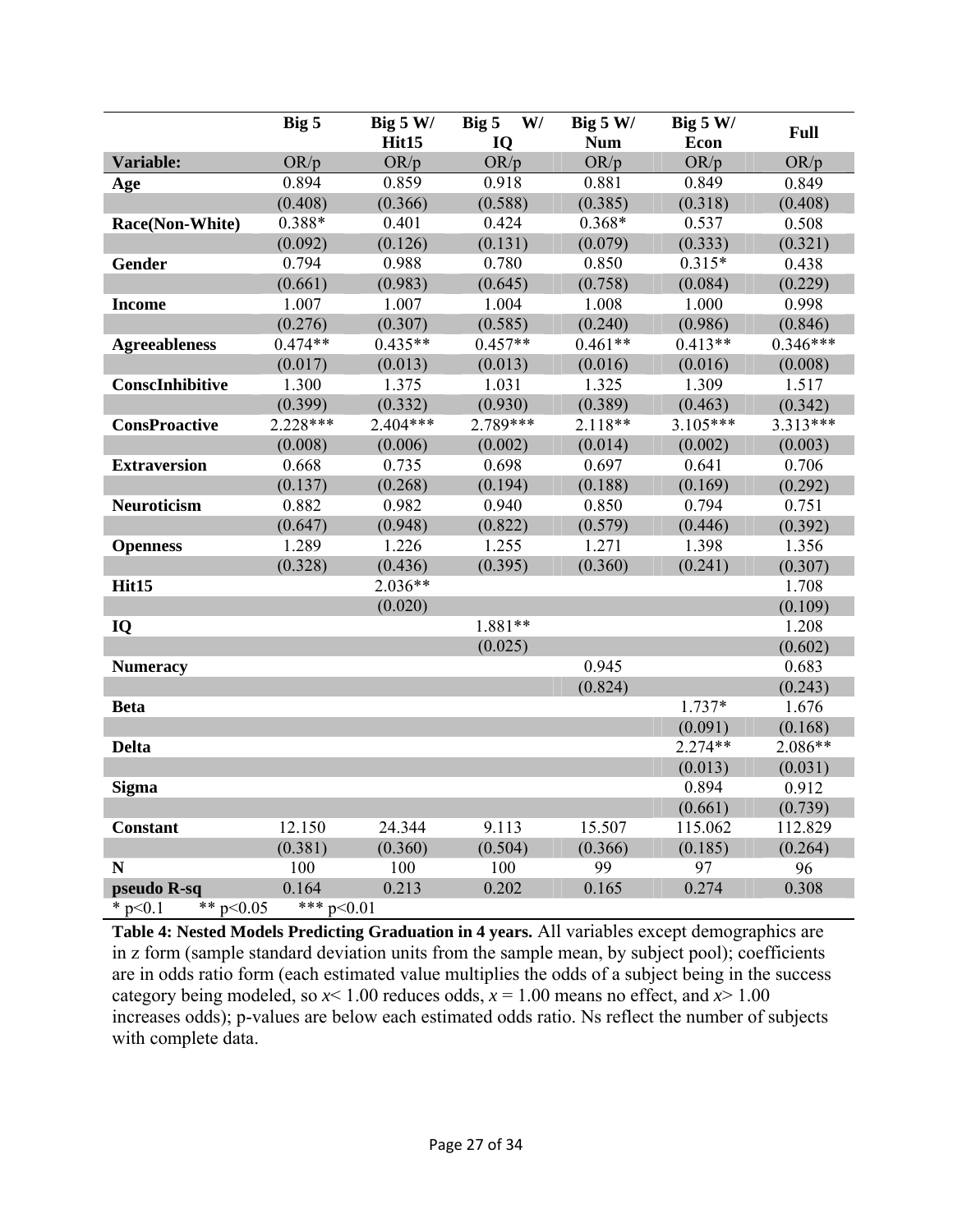|                          | Big 5        | Big 5<br>$W/$ Hit $15$ | Big 5<br>W/IO      | Big 5<br>W/Num | Big 5<br>W/Econ | Full       |  |  |
|--------------------------|--------------|------------------------|--------------------|----------------|-----------------|------------|--|--|
| <b>Variables:</b>        | OR/p         | OR/p                   | OR/p               | OR/p           | OR/p            | OR/p       |  |  |
| Age                      | 1.386        | 1.321                  | 1.451              | 1.286          | 1.444           | 1.269      |  |  |
|                          | (0.183)      | (0.280)                | (0.145)            | (0.311)        | (0.223)         | (0.407)    |  |  |
| Race(Non-White)          | $0.075***$   | $0.048***$             | $0.074***$         | $0.063***$     | $0.092***$      | $0.059***$ |  |  |
|                          | (0.001)      | (0.001)                | (0.001)            | (0.001)        | (0.003)         | (0.004)    |  |  |
| Gender                   | 1.011        | 1.889                  | 1.179              | 1.345          | 0.821           | 1.833      |  |  |
|                          | (0.988)      | (0.447)                | (0.827)            | (0.699)        | (0.813)         | (0.562)    |  |  |
| <b>Income</b>            | 0.993        | 0.988                  | 0.986              | 0.995          | 0.985           | 0.980      |  |  |
|                          | (0.465)      | (0.270)                | (0.201)<br>(0.659) |                | (0.192)         | (0.134)    |  |  |
| <b>Agreeableness</b>     | $0.350**$    | $0.237**$              | $0.370**$          | $0.318**$      | $0.344**$       | $0.244**$  |  |  |
|                          | (0.034)      | (0.016)                | (0.034)            | (0.032)        | (0.035)         | (0.025)    |  |  |
| ConscInhibitive          | 0.850        | 0.943                  | 0.528              | 0.749          | 0.745           | 0.557      |  |  |
|                          | (0.706)      | (0.903)                | (0.183)            | (0.543)        | (0.533)         | (0.351)    |  |  |
| <b>ConsProactive</b>     | $3.587***$   | 5.159***               | $6.020***$         | $3.183**$      | 4.466***        | $7.340***$ |  |  |
|                          | (0.009)      | (0.004)                | (0.002)            | (0.021)        | (0.009)         | (0.009)    |  |  |
| <b>Extraversion</b>      | 0.957        | 1.166                  | 1.090              | 1.036          | 0.695           | 0.936      |  |  |
|                          | (0.904)      | (0.693)                | (0.821)            | (0.926)        | (0.398)         | (0.883)    |  |  |
| Neuroticism              | 0.699        | 0.830                  | 0.800              | 0.738          | 0.627           | 0.686      |  |  |
|                          | (0.308)      | (0.626)                | (0.553)            | (0.439)        | (0.237)         | (0.448)    |  |  |
| <b>Openness</b>          | 1.120        | 0.967                  | 1.059              | 1.028          | 1.177           | 0.965      |  |  |
|                          | (0.746)      | (0.927)                | (0.873)            | (0.942)        | (0.645)         | (0.932)    |  |  |
| Hit15                    |              | $3.153***$             |                    |                |                 | $2.741**$  |  |  |
|                          |              | (0.009)                |                    |                |                 | (0.043)    |  |  |
| IQ                       |              |                        | $2.668**$          |                |                 | 1.974      |  |  |
|                          |              |                        | (0.014)            |                |                 | (0.204)    |  |  |
| <b>Numeracy</b>          |              |                        |                    | 1.279          |                 | 1.028      |  |  |
|                          |              |                        |                    | (0.465)        |                 | (0.945)    |  |  |
| <b>Beta</b>              |              |                        |                    |                | 1.512           | 1.130      |  |  |
|                          |              |                        |                    |                | (0.215)         | (0.787)    |  |  |
| <b>Delta</b>             |              |                        |                    |                | 1.522           | 1.979      |  |  |
|                          |              |                        |                    |                | (0.276)         | (0.126)    |  |  |
| <b>Sigma</b>             |              |                        |                    |                | 0.957           | 1.407      |  |  |
|                          |              |                        |                    |                | (0.903)         | (0.500)    |  |  |
| <b>Constant</b>          | 0.028        | 0.109                  | 0.021              | 0.112          | 0.031           | 0.818      |  |  |
|                          | (0.464)      | (0.664)                | (0.445)            | (0.658)        | (0.563)         | (0.712)    |  |  |
| N                        | 100          | 100                    | 100                | 99             | 97              | 96         |  |  |
| pseudo R-sq              | 0.270        | 0.371                  | 0.334              | 0.300          | 0.309           | 0.428      |  |  |
| ** $p<0.05$<br>* $p<0.1$ | *** $p<0.01$ |                        |                    |                |                 |            |  |  |

**Table 5: Nested Models Predicting Graduation in Six Years.** All variables except demographics are in z form (sample standard deviation units from the sample mean, by subject pool); coefficients are in odds ratio form (each estimated value multiplies the odds of a subject being in the success category being modeled, so  $x$  < 1.00 reduces odds,  $x$  = 1.00 means no effect, and  $x$ > 1.00 increases odds); p-values are below each estimated odds ratio. Ns reflect the number of subjects with complete data.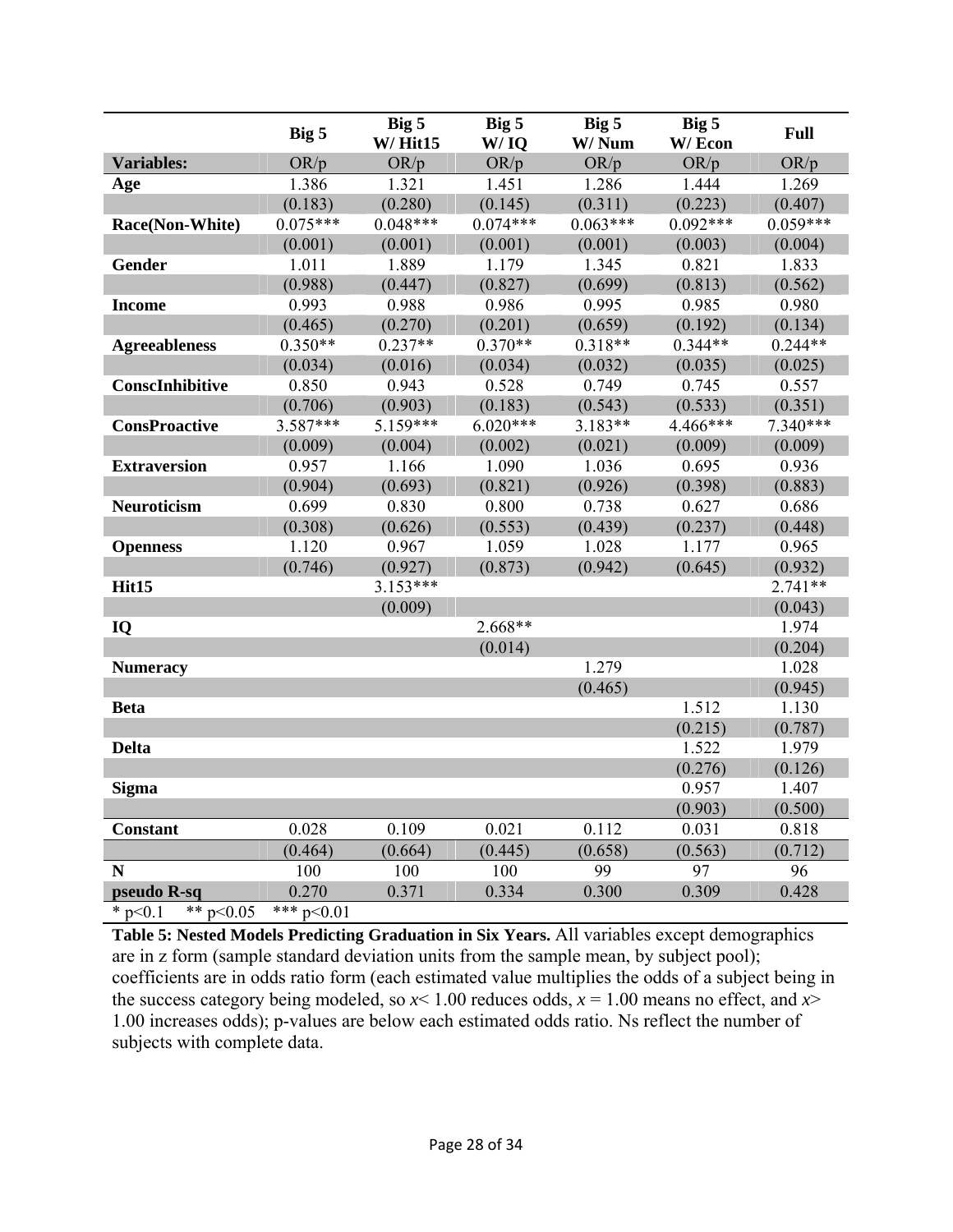|                          | Big 5<br>$W/$ Hit $15$ | Big 5<br>W/IO | Big 5<br>W/Num | Big 5<br>W/Econ | Full       |
|--------------------------|------------------------|---------------|----------------|-----------------|------------|
|                          | b/p                    | b/p           | b/p            | b/p             | b/p        |
| Age                      | $-0.021$               | $-0.002$      | $-0.027$       | $-0.033$        | $-0.025$   |
|                          | (0.330)                | (0.916)       | (0.227)        | (0.123)         | (0.251)    |
| Race(Non-White)          | $-0.017$               | $-0.019$      | $-0.041$       | 0.008           | 0.023      |
|                          | (0.894)                | (0.881)       | (0.748)        | (0.946)         | (0.843)    |
| Gender                   | 0.080                  | 0.042         | 0.060          | $-0.164$        | $-0.081$   |
|                          | (0.497)                | (0.714)       | (0.614)        | (0.172)         | (0.492)    |
| <b>Income</b>            | $0.002*$               | 0.001         | $0.003**$      | 0.001           | 0.001      |
|                          | (0.094)                | (0.389)       | (0.046)        | (0.660)         | (0.538)    |
| <b>Agreeableness</b>     | 0.019                  | 0.020         | 0.036          | 0.046           | 0.036      |
|                          | (0.756)                | (0.740)       | (0.576)        | (0.444)         | (0.532)    |
| ConscInhibitive          | 0.106                  | 0.013         | 0.054          | 0.078           | 0.035      |
|                          | (0.124)                | (0.857)       | (0.447)        | (0.236)         | (0.622)    |
| <b>ConsProactive</b>     | $0.189***$             | $0.241***$    | $0.169***$     | $0.199***$      | $0.214***$ |
|                          | (0.003)                | (0.000)       | (0.009)        | (0.001)         | (0.001)    |
| <b>Extraversion</b>      | 0.058                  | 0.055         | 0.040          | 0.082           | 0.094      |
|                          | (0.343)                | (0.355)       | (0.523)        | (0.187)         | (0.121)    |
| Neuroticism              | 0.016                  | 0.013         | 0.027          | $-0.017$        | 0.021      |
|                          | (0.792)                | (0.830)       | (0.680)        | (0.771)         | (0.719)    |
| <b>Openness</b>          | $-0.033$               | $-0.039$      | $-0.031$       | $-0.012$        | $-0.032$   |
|                          | (0.578)                | (0.500)       | (0.598)        | (0.832)         | (0.549)    |
| Hit15                    | $0.152***$             |               |                |                 | 0.074      |
|                          | (0.006)                |               |                |                 | (0.175)    |
| IQ                       |                        | $0.200***$    |                |                 | 0.079      |
|                          |                        | (0.001)       |                |                 | (0.198)    |
| <b>Numeracy</b>          |                        |               | $0.116**$      |                 | 0.050      |
|                          |                        |               | (0.040)        |                 | (0.358)    |
| <b>Beta</b>              |                        |               |                | $0.180***$      | $0.126**$  |
|                          |                        |               |                | (0.002)         | (0.044)    |
| <b>Delta</b>             |                        |               |                | $0.117**$       | $0.112**$  |
|                          |                        |               |                | (0.045)         | (0.048)    |
| <b>Sigma</b>             |                        |               |                | $-0.057$        | $-0.040$   |
|                          |                        |               |                | (0.273)         | (0.419)    |
| constant                 | 3.409***               | $3.130***$    | $3.512***$     | 3.938***        | 3.703***   |
|                          | (0.000)                | (0.000)       | (0.000)        | (0.000)         | (0.000)    |
| N                        | 100                    | 100           | 99             | 97              | 96         |
| Adj R-sq                 | 0.193                  | 0.215         | 0.175          | 0.254           | 0.296      |
| ** $p<0.05$<br>* $p<0.1$ | *** $p<0.01$           |               |                |                 |            |

**Table 6: Nested Models Predicting Final Student Cumulative GPA.** All variables except demographics are in z form (sample standard deviation units from the sample mean, by subject pool); coefficients are in odds ratio form (each estimated value multiplies the odds of a subject being in the success category being modeled, so  $x$  < 1.00 reduces odds,  $x$  = 1.00 means no effect, and  $x$  is 1.00 increases odds); p-values are below each estimated odds ratio. Ns reflect the number of subjects with complete data.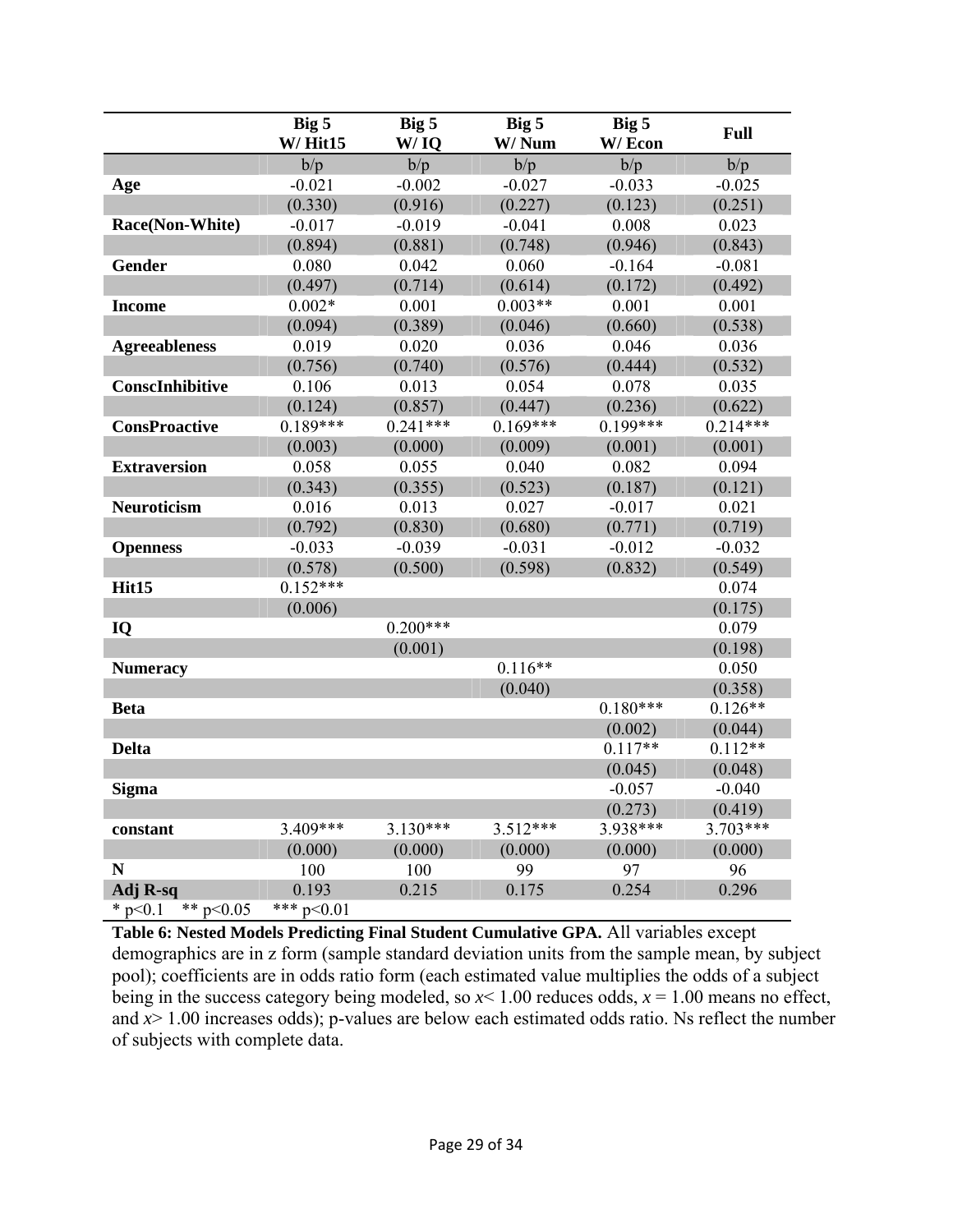|                            | Big 5        | Big 5                 | Big 5        | Big 5         | Big 5          | Full       |  |
|----------------------------|--------------|-----------------------|--------------|---------------|----------------|------------|--|
| <b>Variable</b>            | OR/p         | $W/$ Hit $15$<br>OR/p | W/IQ<br>OR/p | W/Num<br>OR/p | W/Econ<br>OR/p | OR/p       |  |
| Age                        | 1.001        | 1.000                 | 1.007        | 1.001         | 1.001          | 1.004      |  |
|                            | (0.902)      | (0.980)               | (0.349)      | (0.897)       | (0.869)        | (0.613)    |  |
| Race(Non-White)            | 0.874        | 0.701                 | 0.858        | 0.899         | 0.870          | 0.739      |  |
|                            | (0.640)      | (0.309)               | (0.633)      | (0.714)       | (0.628)        | (0.391)    |  |
| Gender                     | 0.858        | 0.941                 | 0.832        | 0.842         | 0.841          | 0.889      |  |
|                            | (0.496)      | (0.803)               | (0.428)      | (0.445)       | (0.443)        | (0.633)    |  |
| <b>Income</b>              | 0.997        | 0.995                 | 0.998        | 0.997         | 0.997          | 0.995      |  |
|                            | (0.357)      | (0.117)               | (0.461)      | (0.394)       | (0.327)        | (0.125)    |  |
| <b>Agreeableness</b>       | 1.146*       | $1.200*$              | 1.140        | 1.131         | 1.135          | 1.163      |  |
|                            | (0.099)      | (0.052)               | (0.128)      | (0.139)       | (0.128)        | (0.111)    |  |
| ConscInhibitive            | $0.803***$   | $0.857*$              | $0.819**$    | $0.824**$     | $0.811***$     | 0.871      |  |
|                            | (0.004)      | (0.070)               | (0.012)      | (0.012)       | (0.007)        | (0.110)    |  |
| <b>ConsProactive</b>       | 0.932        | 0.971                 | 0.967        | 0.926         | 0.918          | 0.977      |  |
|                            | (0.377)      | (0.741)               | (0.688)      | (0.342)       | (0.292)        | (0.794)    |  |
| <b>Extraversion</b>        | 1.009        | 1.018                 | 0.987        | 1.023         | 1.012          | 1.019      |  |
|                            | (0.909)      | (0.827)               | (0.860)      | (0.761)       | (0.868)        | (0.816)    |  |
| Neuroticism                | 0.954        | 1.033                 | 1.003        | 0.976         | 0.939          | 1.027      |  |
|                            | (0.575)      | (0.729)               | (0.971)      | (0.777)       | (0.466)        | (0.782)    |  |
| <b>Openness</b>            | 1.040        | 0.994                 | 1.037        | 1.029         | 1.040          | 0.987      |  |
|                            | (0.577)      | (0.943)               | (0.615)      | (0.688)       | (0.579)        | (0.868)    |  |
| Hit15                      |              | $1.398***$            |              |               |                | $1.300***$ |  |
|                            |              | (0.000)               |              |               |                | (0.004)    |  |
| IQ                         |              |                       | $1.416***$   |               |                | 1.197*     |  |
|                            |              |                       | (0.000)      |               |                | (0.062)    |  |
| <b>Numeracy</b>            |              |                       |              | $1.312***$    |                | 1.010      |  |
|                            |              |                       |              | (0.000)       |                | (0.922)    |  |
| <b>Beta</b>                |              |                       |              |               | $1.187**$      | 1.151      |  |
|                            |              |                       |              |               | (0.029)        | (0.123)    |  |
| <b>Delta</b>               |              |                       |              |               | 0.999          | 0.946      |  |
|                            |              |                       |              |               | (0.993)        | (0.516)    |  |
| <b>Sigma</b>               |              |                       |              |               | 0.956          | 0.960      |  |
|                            |              |                       |              |               | (0.521)        | (0.607)    |  |
| constant                   | $0.536**$    | $0.553**$             | $0.412***$   | $0.525**$     | $0.530**$      | $0.470**$  |  |
|                            | (0.016)      | (0.046)               | (0.002)      | (0.013)       | (0.016)        | (0.015)    |  |
| N                          | 1033         | 860                   | 981          | 1033          | 1027           | 855        |  |
| pseudo R-sq                | 0.010        | 0.026                 | 0.026        | 0.022         | 0.015          | 0.034      |  |
| $*$ p < 0.1<br>** $p<0.05$ | *** $p<0.01$ |                       |              |               |                |            |  |

**Table 7: Nested Models Predicting Trucker Success.** All variables except demographics are in z form (sample standard deviation units from the sample mean, by subject pool); coefficients are in odds ratio form (each estimated value multiplies the odds of a subject being in the success category being modeled, so  $x$  < 1.00 reduces odds,  $x$  = 1.00 means no effect, and  $x$  > 1.00 increases odds); p-values are below each estimated odds ratio. Ns reflect the number of subjects with complete data, and are reduced when Hit15 is included due to an initial programming error.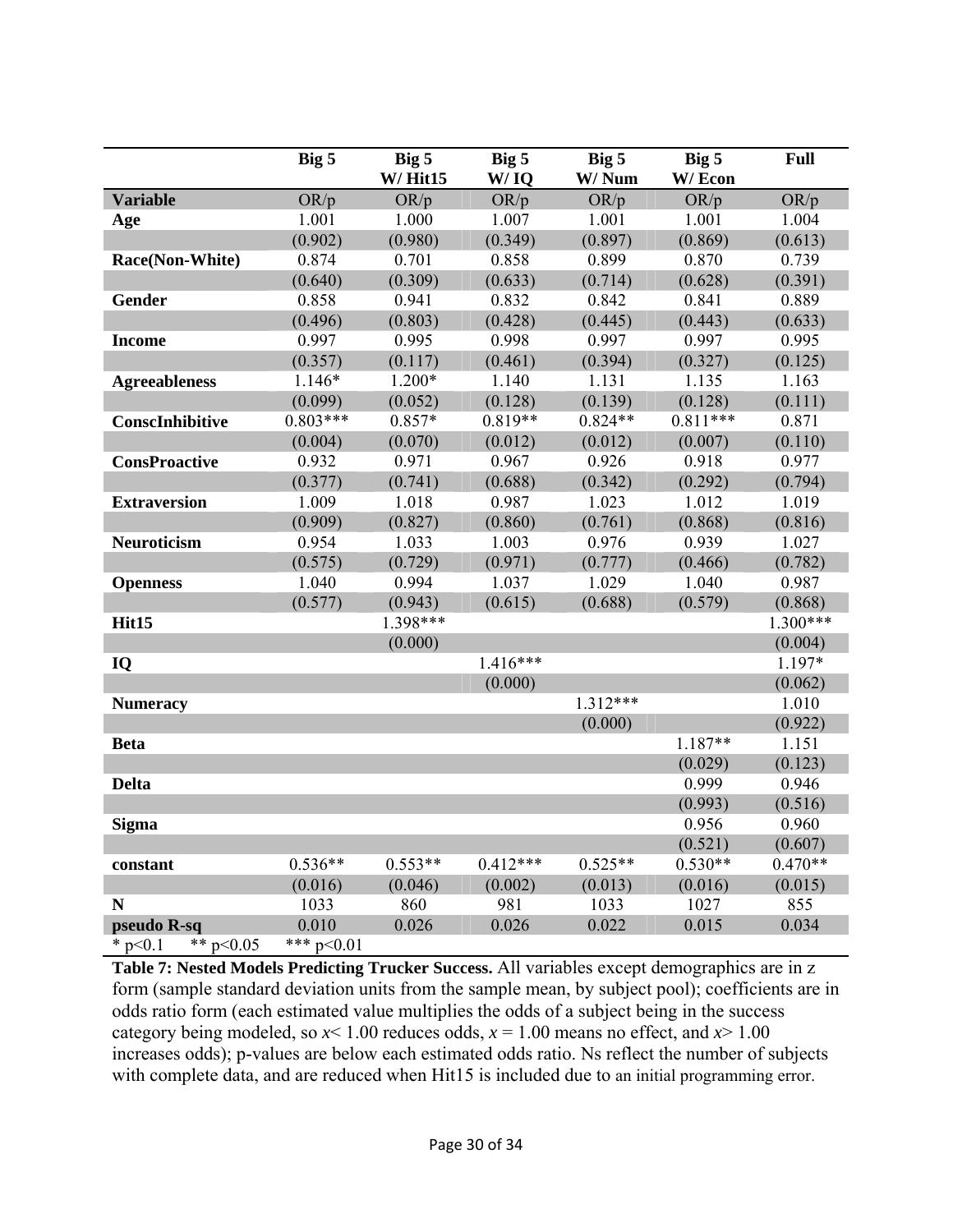|                         | <b>Students</b> |        |                  |         |       | <b>Truckers</b> |        |           |         |       |
|-------------------------|-----------------|--------|------------------|---------|-------|-----------------|--------|-----------|---------|-------|
| Variable:               | Mean            | Median | <b>SD</b>        | min     | max   | Mean            | Median | <b>SD</b> | min     | max   |
| IQ                      | 100.0           | 100.7  | 10.0<br>$\theta$ | 67.91   | 111.6 | 100.0           | 102.1  | 10.00     | 48.25   | 114.1 |
| <b>Hit 15</b>           | 3.51            | 4.00   | 0.76             | 0.00    | 4.00  | 2.43            | 3.00   | 1.25      | 0.0     | 4.00  |
| <b>Numeracy</b>         | 10.19           | 10.00  | 1.50             | 6.00    | 12.00 | 8.45            | 9.00   | 2.57      | 0.0     | 12.00 |
| <b>Agreeableness</b>    | 24.02           | 24.50  | 5.59             | 9.00    | 35.00 | 26.77           | 28.00  | 5.73      | 5.0     | 36.00 |
| <b>Consc Inhibitive</b> | 14.04           | 14.00  | 2.37             | 7.00    | 19.00 | 15.16           | 15.00  | 2.18      | 5.0     | 20.00 |
| <b>Consc Proactive</b>  | 17.00           | 17.00  | 3.39             | 8.00    | 25.00 | 20.50           | 20.00  | 3.27      | 8.0     | 28.00 |
| <b>Extraversion</b>     | 65.29           | 64.50  | 8.06             | 39.00   | 81.00 | 60.54           | 61.00  | 8.84      | 30.0    | 93.00 |
| <b>Neuroticism</b>      | 29.53           | 29.00  | 6.18             | 13.00   | 43.00 | 26.09           | 25.00  | 5.95      | 12.0    | 46.00 |
| <b>Openness</b>         | 29.91           | 30.00  | 4.76             | 20.00   | 43.00 | 27.46           | 28.00  | 4.87      | 13.0    | 44.00 |
| <b>Beta</b>             | 0.97            | 1.00   | 0.06             | 0.72    | 1.07  | 0.90            | 0.95   | 0.13      | 0.56    | 1.07  |
| <b>Delta</b>            | 0.99            | 1.00   | 0.01             | 0.98    | 1.00  | 0.99            | 0.99   | 0.01      | 0.98    | 1.00  |
| <b>Sigma</b>            | 0.56            | 0.63   | 0.73             | $-1.35$ | 3.90  | 0.39            | 0.28   | 1.65      | $-1.35$ | 6.00  |
| <b>ACT</b>              | 26.22           | 27.00  | 3.40             | 16.00   | 34.00 | N/A             | N/A    | N/A       | N/A     | N/A   |
| <b>UMM GPA</b>          | 3.19            | 3.23   | 0.59             | 0.96    | 4.00  | N/A             | N/A    | N/A       | N/A     | N/A   |

**Table 8: Means and Standard Deviations of Potential Predictors.** The mean, median, standard deviation, minimum, and maximum within each sample (i.e. by subject pool).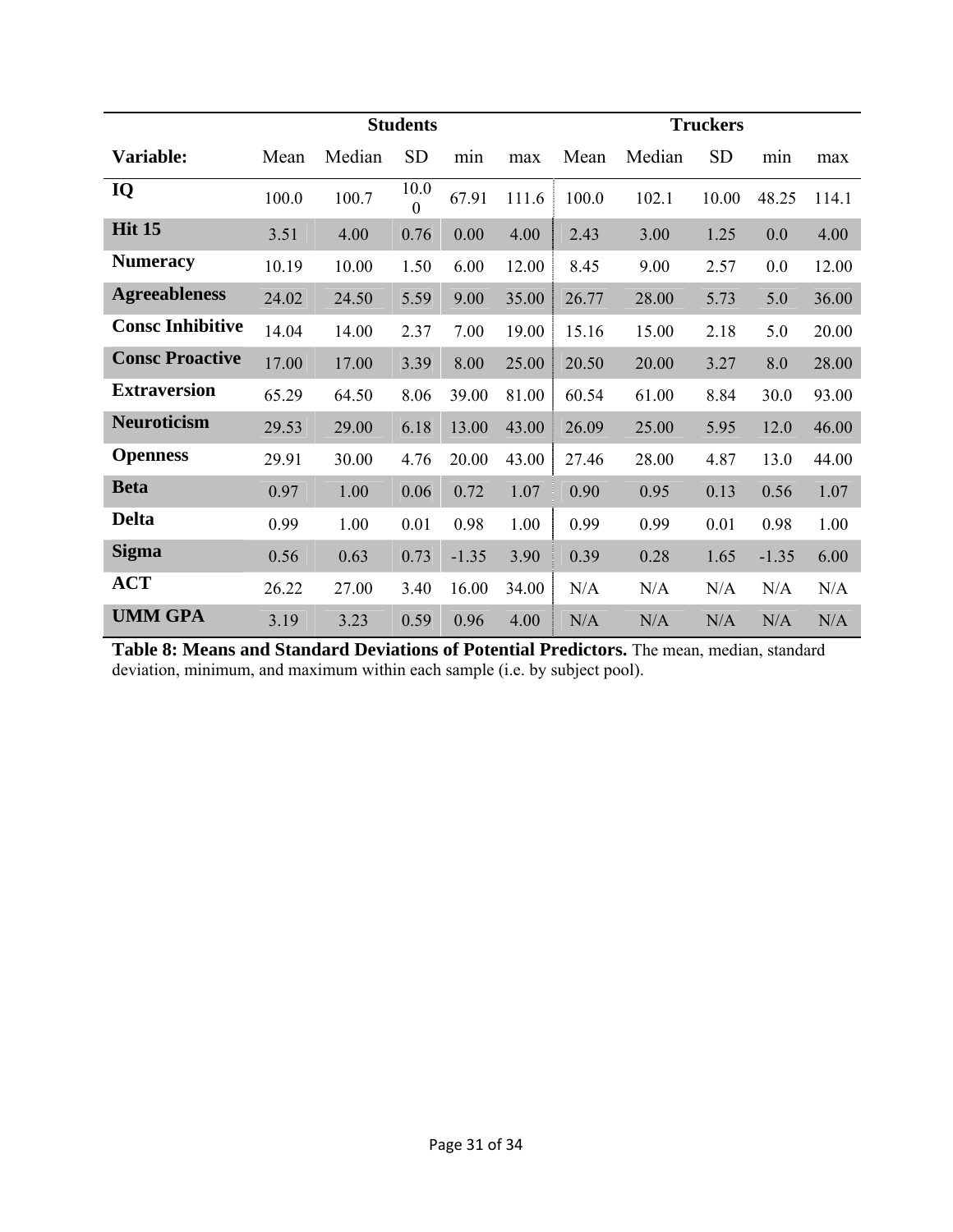

**Figure 1: 4-Year and 6-Year Graduation Rates at MN Public Four-Year Institutions.** Shows the graduation rates of freshman classes enrolled at each of the publicly funded colleges or universities in Minnesota (2010 data). Data source: Chronicle of Higher Education.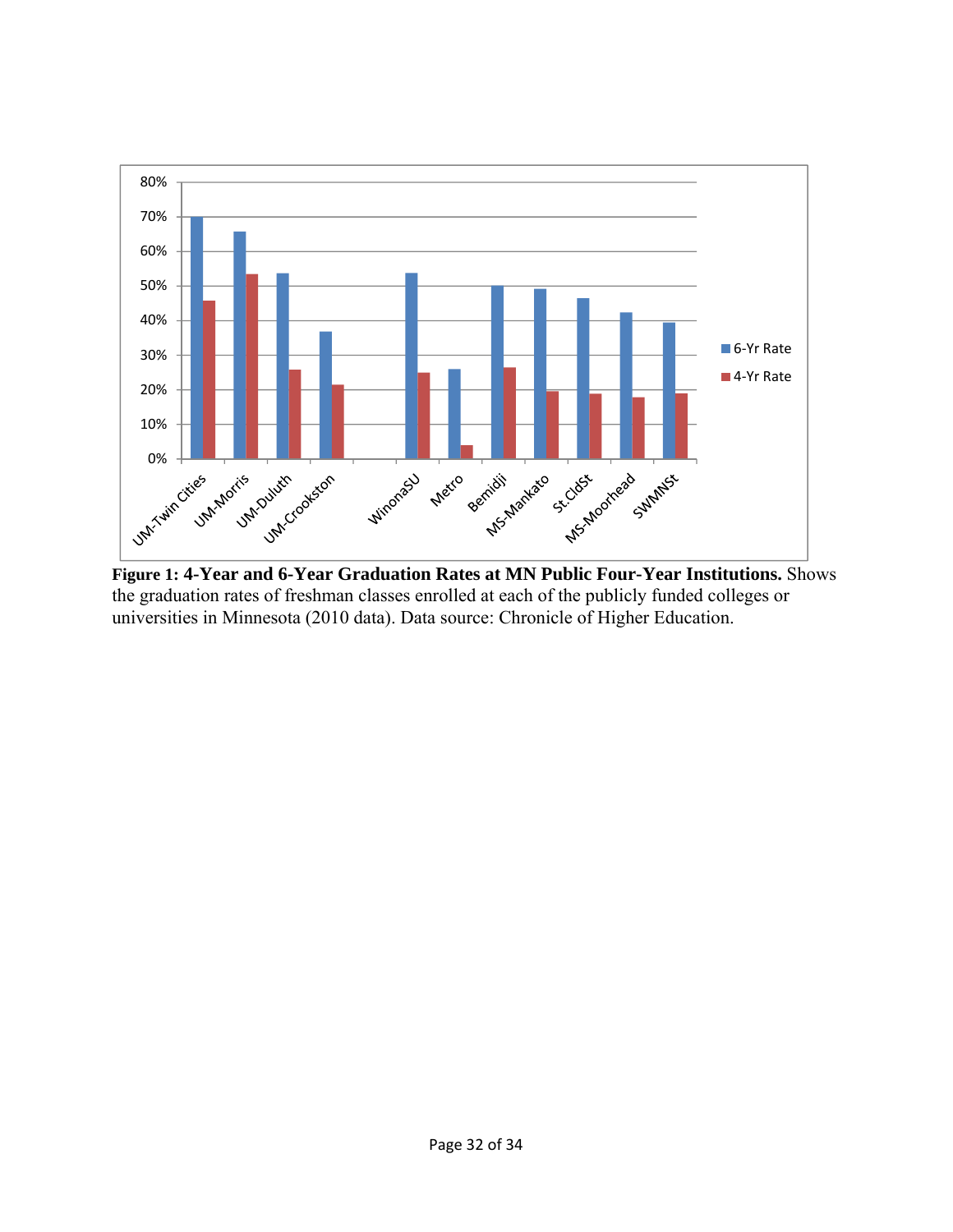### **9. References**

- ACT, 2013, National Collegiate Retention and Persistence to Degree Rates: 2012 Data. ACT, Inc., Iowa City, Iowa.
- Adams, C., 2011, Colleges Try to Unlock Secrets to Student Retention. Education Digest. Prakken Publications, pp. 19-23.
- Almlund, M., Duckworth, A.L., Heckman, J., Kautz, T., 2011, Chapter 1 Personality Psychology and Economics. In: S.M. Eric A. Hanushek, W. Ludger (Eds.). Handbook of the Economics of Education. Elsevier, pp. 1-181.
- Borghans, L., Duckworth, A.L., Heckman, J.J., Weel, B.t., 2008. The Economics and Psychology of Personality Traits. Journal of Human Resources, 43(4), 972-1059.
- Burks, S., Carpenter, J., Götte, L., Monaco, K., Porter, K., Rustichini, A., 2008, Using Behavioral Economic Field Experiments at a Firm: the Context and Design of the Truckers and Turnover Project. In: S. Bender, J. Lane, K. Shaw, F. Andersson, T. von Wachter (Eds.). The Analysis of Firms and Employees: Quantitative and Qualitative Approaches. NBER and University of Chicago Chicago and London, pp. 45-106.
- Burks, S., Carpenter, J., Götte, L., Rustichini, A., 2012. Which measures of time preference best predict outcomes: Evidence from a large-scale field experiment. Journal of Economic Behavior and Organization, 84(1), 308-320.
- Burks, S.V., Carpenter, J., Götte, L., Rustichini, A., 2009. Cognitive Skills Affect Economic Preferences, Social Awareness, and Job Attachment. Proceedings of the National Academy of Science (USA), 106(19), 7745-7750.
- Carnegie Foundation for the Advancement of Teaching, 2010, All-Inclusive Classification for the University of Minnesota-Morris. Carneige Foundation for the Advancement of Teaching.
- Chronicle of Higher Education, 2012, Graduation Rates for All Colleges in Minnesota, 2010. Chronicle of Higher Education.
- Chronicle of Higher Education, 2014, Minnesota public colleges (4-year). College Completion: Who graduates from college, who doesn't, and why it matters. Chronicle.com.
- De Raad, B., Perugini, M. (Eds.), 2002. Big Five Assessment. Hogrefe & Huber Publishers, Ashland, OH.
- DeYoung, C.G., 2011, Intelligence and Personality. In: R.J. Sternberg, S.B. Kaufman (Eds.). The Cambridge Handbook of Intelligence. Cambridge Handbooks in Psychology. Cambridge Univeristy Press, New York, pp. 711–737.
- DeYoung, C.G., Quilty, L.C., Peterson, J.B., 2007. Between facets and domains: 10 aspects of the big five. Journal of Personality and Social Psychology, 93(5), 880-896.
- Digman, J.M., 1997. Higher-order factors of the big five. Journal of Personality and Social Psychology, 73(6), 1246-1256.
- Duckworth, A.L., Peterson, C., Matthews, M.D., Kelly, D.R., 2007. Grit: Perseverance and passion for long-term goals. Journal of Personality and Social Psychology, 92(6), 1087- 1101.
- Duckworth, A.L., Seligman, M.E.P., 2005. Self-discipline outdoes IQ in predicting academic performance of adolescents. Psychological Science, 16(12), 939-944.
- ETS, 2014, Types of Literacy: Prose, Document, Quantitative, and Health Skills. Educational Testing Service, Inc, Princeton, NJ.
- Gneezy, U., Rustichini, A., Vostroknutov, A., 2010. Experience and Insight in the Race Game. Journal of Economic Behavior and Organization, 75(2), 144-155.